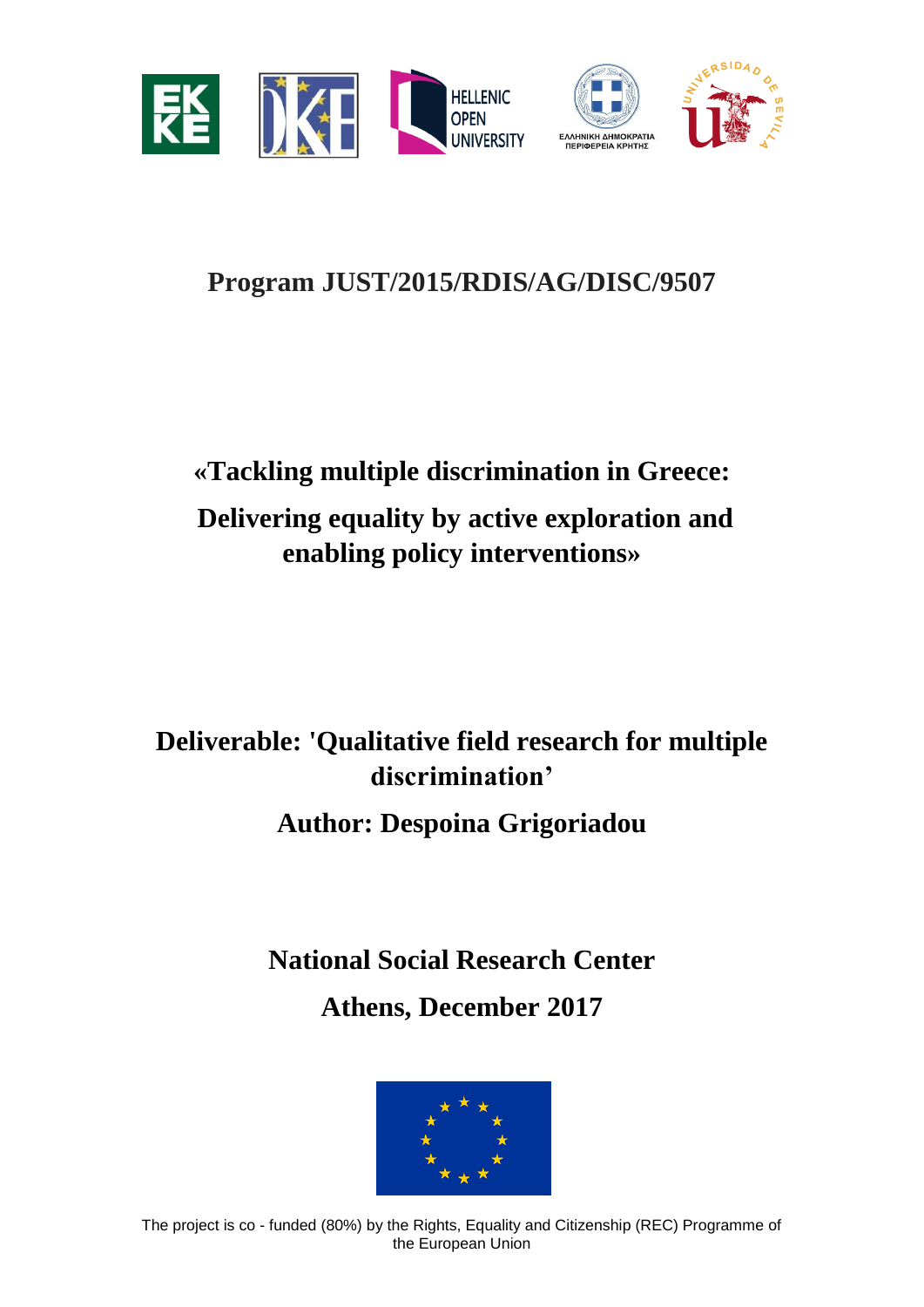

This report has been produced within the framework of the project "Tackling multiple discrimination in Greece: Delivering equality by active exploration and enabling policy interventions", which is co - funded by the Rights, Equality and Citizenship (REC) Programme of the European. Its contents are the sole responsibility of the author and can in no way be taken to reflect the views of the European Commission.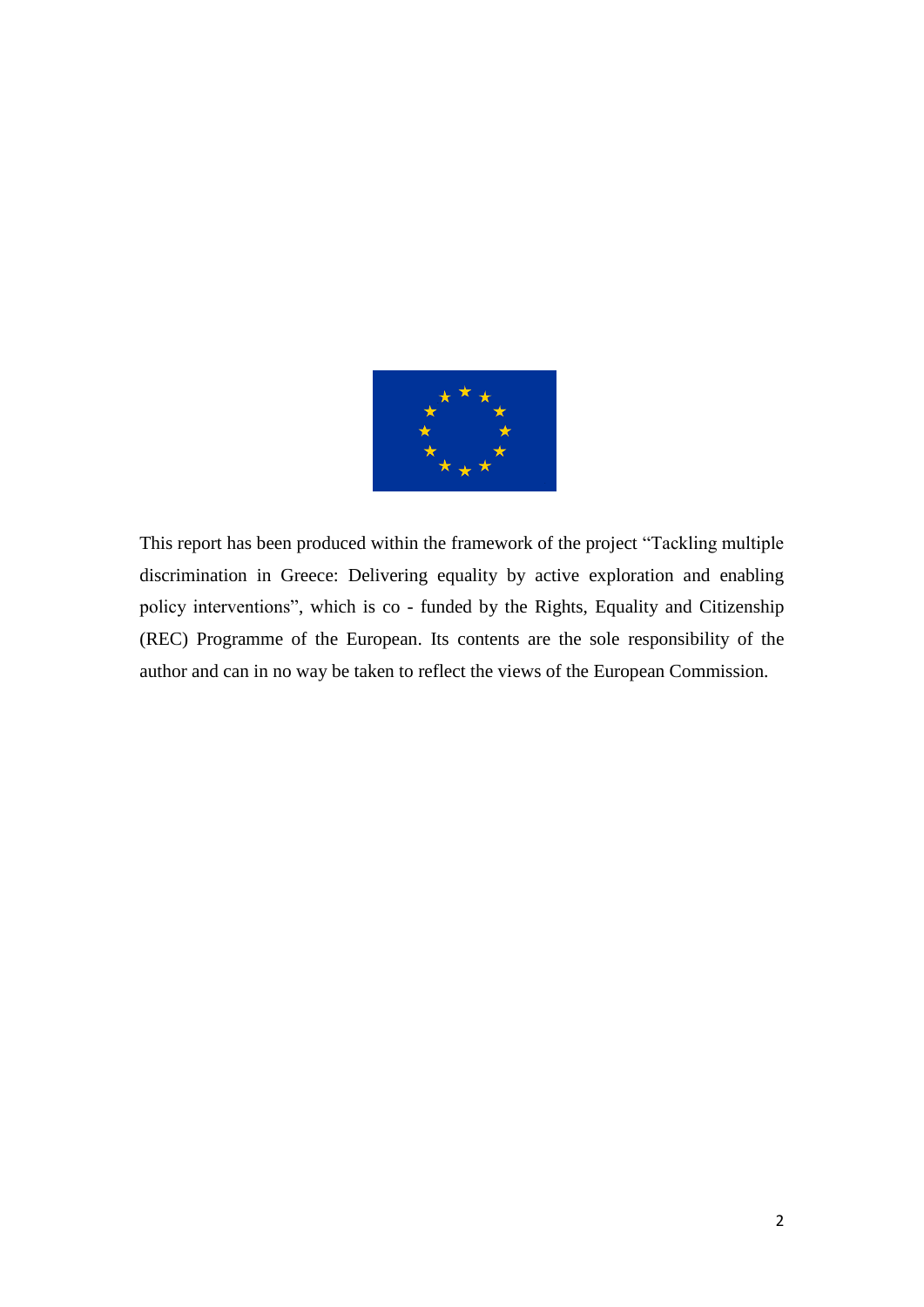## Table of contents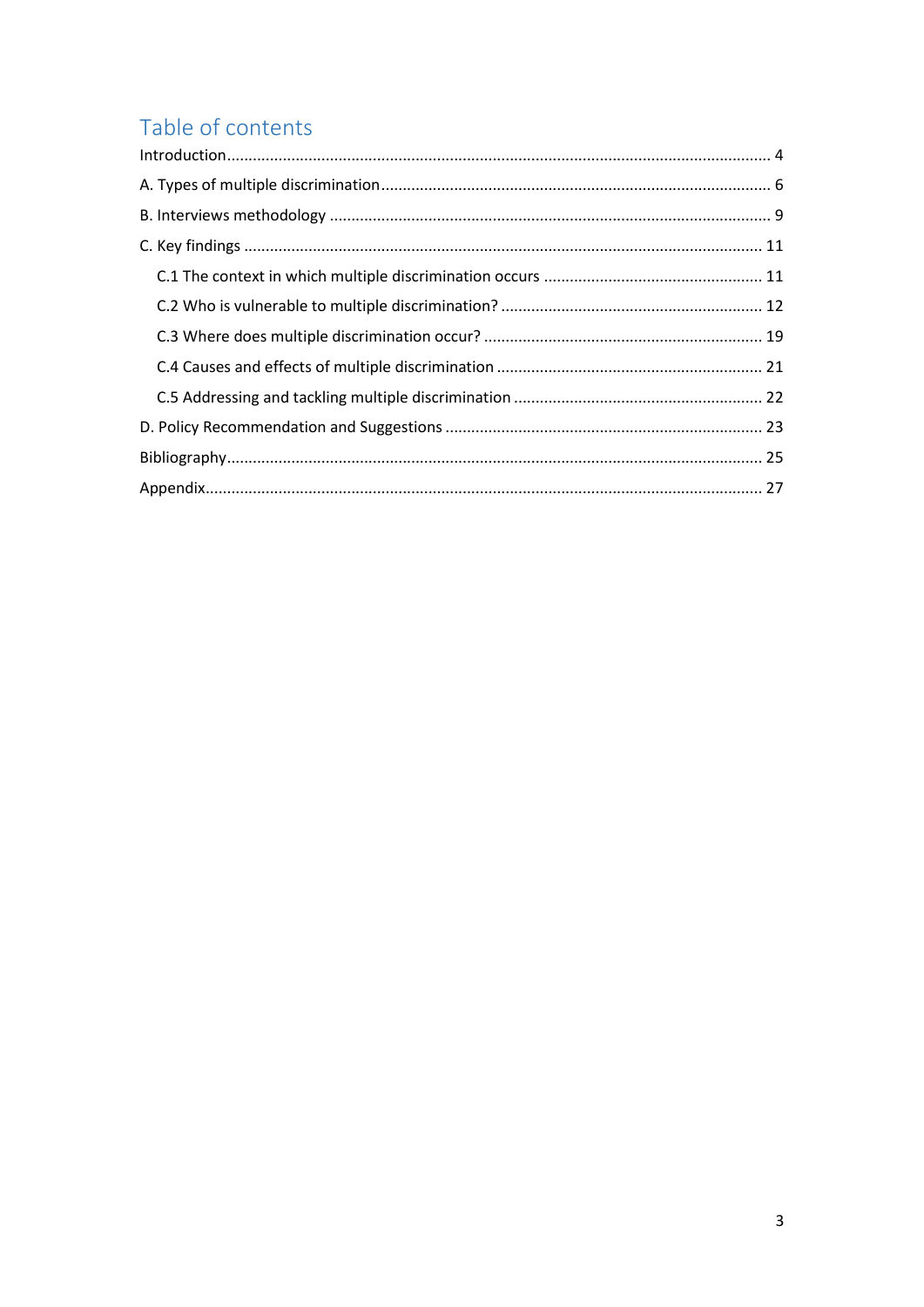#### <span id="page-3-0"></span>Introduction

This deliverable entitled 'Qualitative field research for multiple discrimination" is part of the implementation of the project 'Fighting multiple discrimination in Greece: Promoting equality through active participation and policy interventions'. The field research includes 36 interviews on the 6 project target groups and complements the quantitative survey with 500 questionnaires in the target groups and the pilot research of the situation testing.

In order to understand and to tackle multiple discrimination against the 6 target groups under investigation in Greece, we need to pay attention to the way that victims of multiple discrimination understand and give meaning to their own experiences and to the way that they respond to multiple discrimination behaviours. Moreover, since multiple discrimination is a sensitive issue, it needs careful handling and methodological tools that produce better results (Denscombe 2006:165). For that reason, a qualitative research strategy using interviews has been carried out in combination with both the survey research and the situation testing. The emphasis of the qualitative research is given on why and how (Denscombe 2006:267-268, Bryman 2008:373-374) multiple discrimination occurs, offering a more comprehensive and detailed understanding of attitudes and perceptions that can contribute to better designed policy solutions.

Apart from the need for a deeper and bottom up understanding of multiple discrimination, there is also a need for more and recent data from the field by all six groups. The phenomenon of multiple discrimination in Greece is under-investigated. There is no extensive research on multiple discrimination, much more applying qualitative research. Moreover, no official data exist regarding multiple discrimination. A common approach for analysing multiple discrimination in Greece, is to combine the discrimination data from the National Statistic Agency (ELSTAT) and the Eurobarometer (see for instance the report on the monitoring and assessment of women immigrants integration in Greece, ELIAMEP 2012) .

A bibliography research for the Greek case concludes that there are only very few reports that investigate multiple discrimination. In the country report of Homophobia in Greece for the Institute of Rights, Equality and Diversity (I-RED), there is a short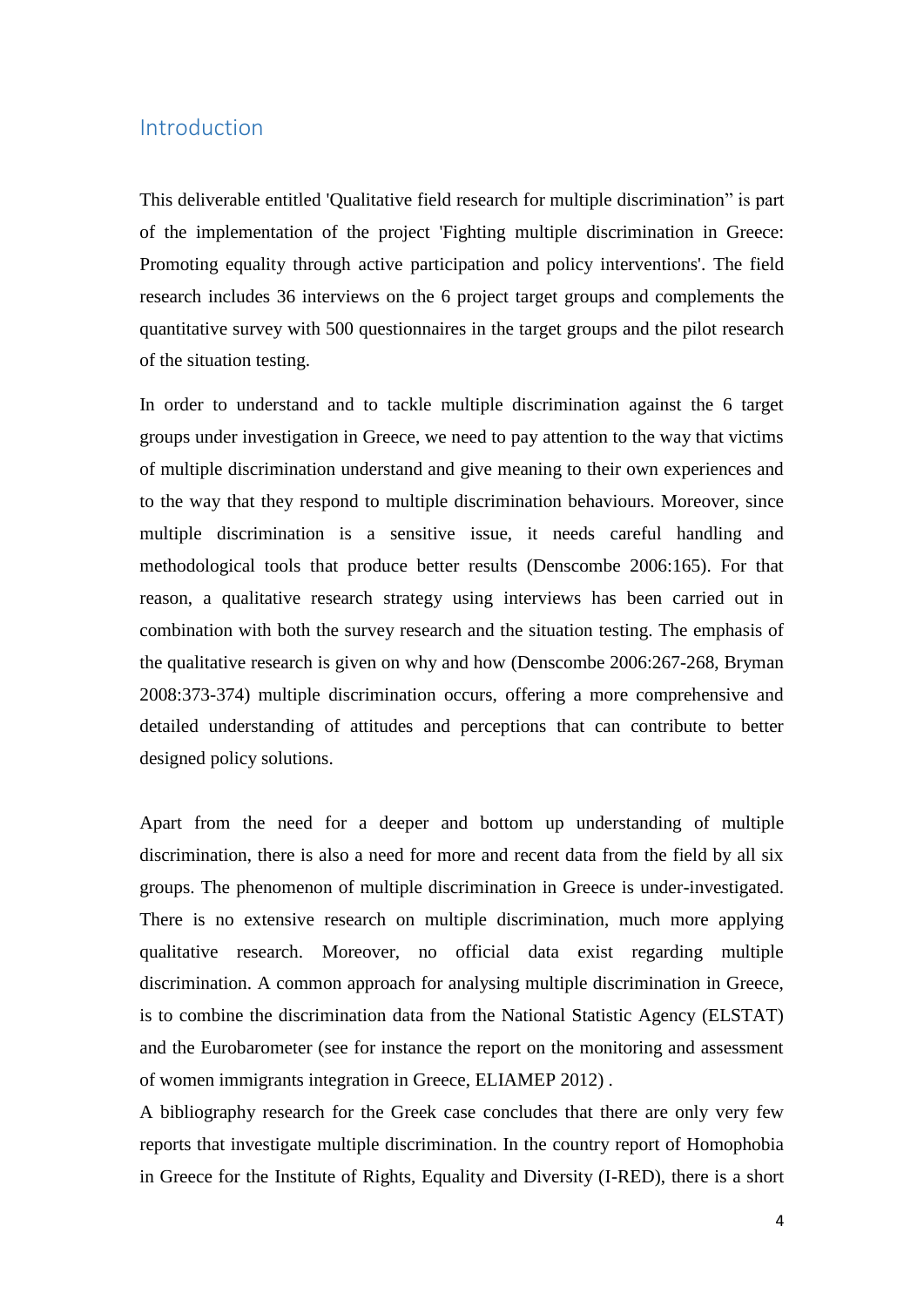section about multiple discrimination (Pavlou, 2009: 27-28). The data are based on the activists" experience in supporting discrimination victims. Moreover, in the collective volume "Racism and discrimination in Greece today" (2014), a short reference is made to multiple discrimination of all 6 groups, based on secondary references and on published articles in newspapers.

There are more data regarding multiple discrimination based on gender, mainly women, and other elements of otherness such as race or origin, disability and age. These studies examine multiple discrimination in the field of employment only. The National Centre for Social Research (EKKE) has realised a research regarding the access of young Roma in the economic sector based on quantitative and qualitative data (Tsiganou & Balourdos 2015). From a legal perspective, Kofinis (2016) investigates the occurrence of multiple discrimination in the Muslim minority women in Greece, while Magoulios & Trichopoulou (2012), collecting survey data, investigate the multiple discrimination of people with disabilities in relation to their access to labour market.

Although there is an increasing interest on the issues of multiple discrimination, especially at the EU level<sup>1</sup>, the absence of systematic research is also evident in other EU countries. Many national and European statistics do not include data that simultaneously cover multiple areas of discrimination such as gender and ethnic origin or disability, which makes it difficult to study and monitor the phenomenon (Chopin, Farkas, Germaine 2014, Sheppard 2011:5-9). Therefore, the present qualitative research, in combination with the survey, seeks to fill this gap in Greek literature and to provide policy makers with ground-based and detailed evidence to improve their protection policies against multiple discrimination. It also seeks to acknowledge new grounds of discrimination such as the low socio-economic status and poverty, mainly during times of economic crisis, and, thus, to contribute to the wider scientific and social policy discussions on multiple discrimination in Europe.

 $\overline{\phantom{a}}$ 

<sup>&</sup>lt;sup>1</sup>See mainly the reports of the European Union Agency for Fundamental Rights(FRA)(Inequalities and multiple discrimination in healthcare, 2012 and Multiple Discrimination, 2010), as well as the"Multiple Discrimination in EU Law. Opportunities for legal responses to intersectional gender discrimination" (2009) report of the European Commission"s Directorate General for Employment, Social Affairs and Equal Opportunities.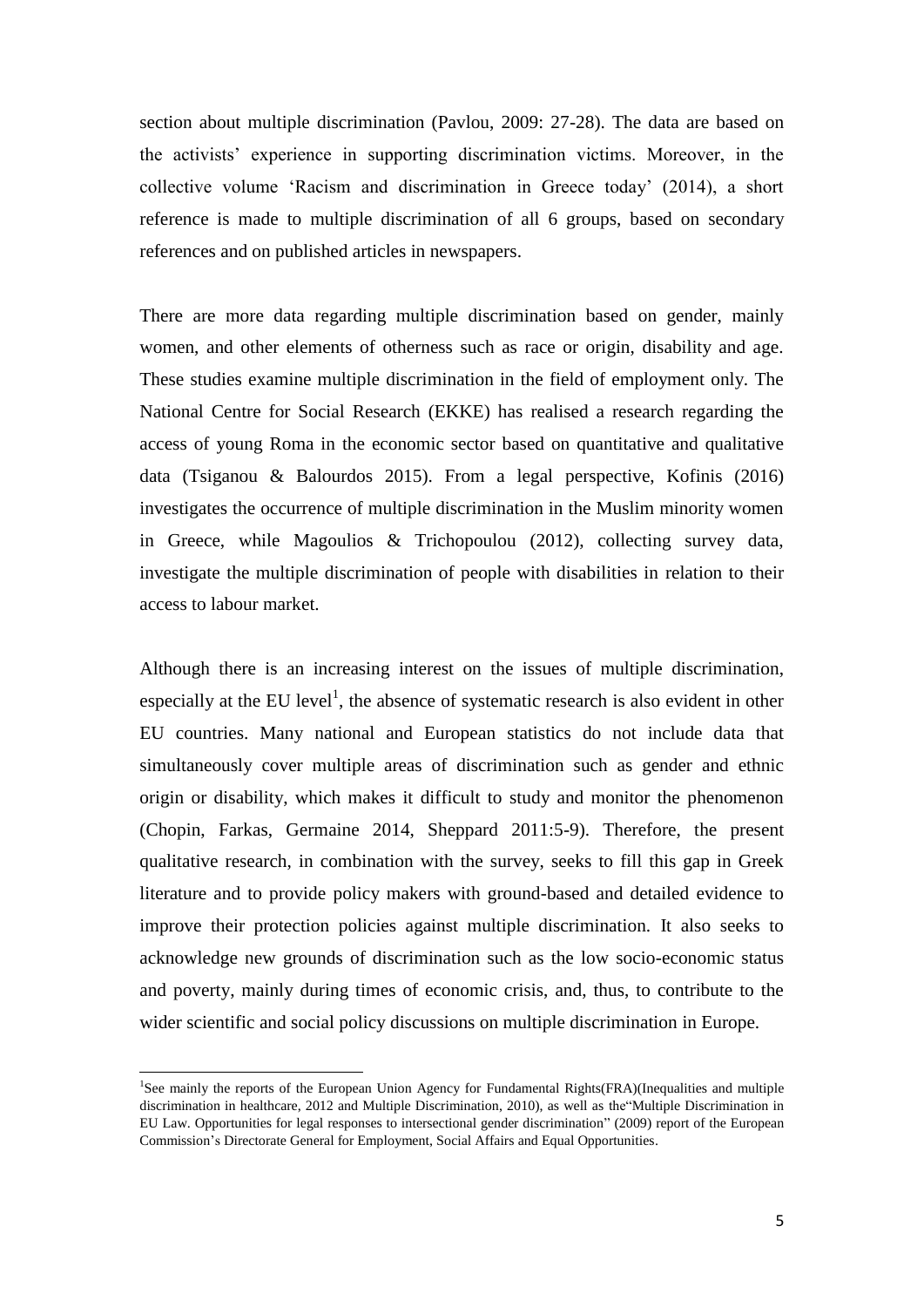#### <span id="page-5-0"></span>Α. Types of multiple discrimination

.

Over the last two decades, the concept of multiple discrimination has become central to both social research and European and national policies. Although there are different theories about the concept and approaches of multiple discrimination, it is argued that in any case this concept focuses our attention on multiple inequalities as they have been developed at different levels within a society adding gradually cumulative disadvantages to one person(European network of legal experts in gender equality and non-discrimination, 2016). For example, a person who is discriminated against because of his or her national background may also be discriminated against on the ground of his/ her sex, sexual orientation, religion or belief, age or disability. Such discrimination may create an accumulative disadvantage.

Ethnic minority women, older women, black women and women with disabilities are among the most disadvantaged groups in many EU Member States. By the same, multiple discrimination exists for gay or lesbian ethnic minorities, black people with disabilities, younger members of ethnic minorities or older people, especially if they are homosexuals(European network of legal experts in gender equality and nondiscrimination, 2016).

In particular, the Convention on the Rights of Persons with Disabilities (2008) states that women and girls with disabilities are often at greater risk of violence, abuse and exploitation, and underlines that the majority of people with disabilities are living in poverty. Because women with disabilities experience greater discrimination not only with regard to women without disabilities but also in relation to men with disabilities, they also have limited access to the labour market, with the result that the risk of poverty is particularly high. In times of economic crisis, as in our days, women with disabilities and mothers of children with disabilities are the first victims of economic deprivation.

CEDAW (1979)for women argues that the discrimination faced by older women is multiple and is exacerbated by poverty, immigration, marital status and ethnicity. In addition, the EGGSI Panel of Experts (2008) argues that women from disadvantaged ethnic minorities, including Roma women, are at greater risk of social exclusion and poverty, both in comparison to the men of their communities and the men of the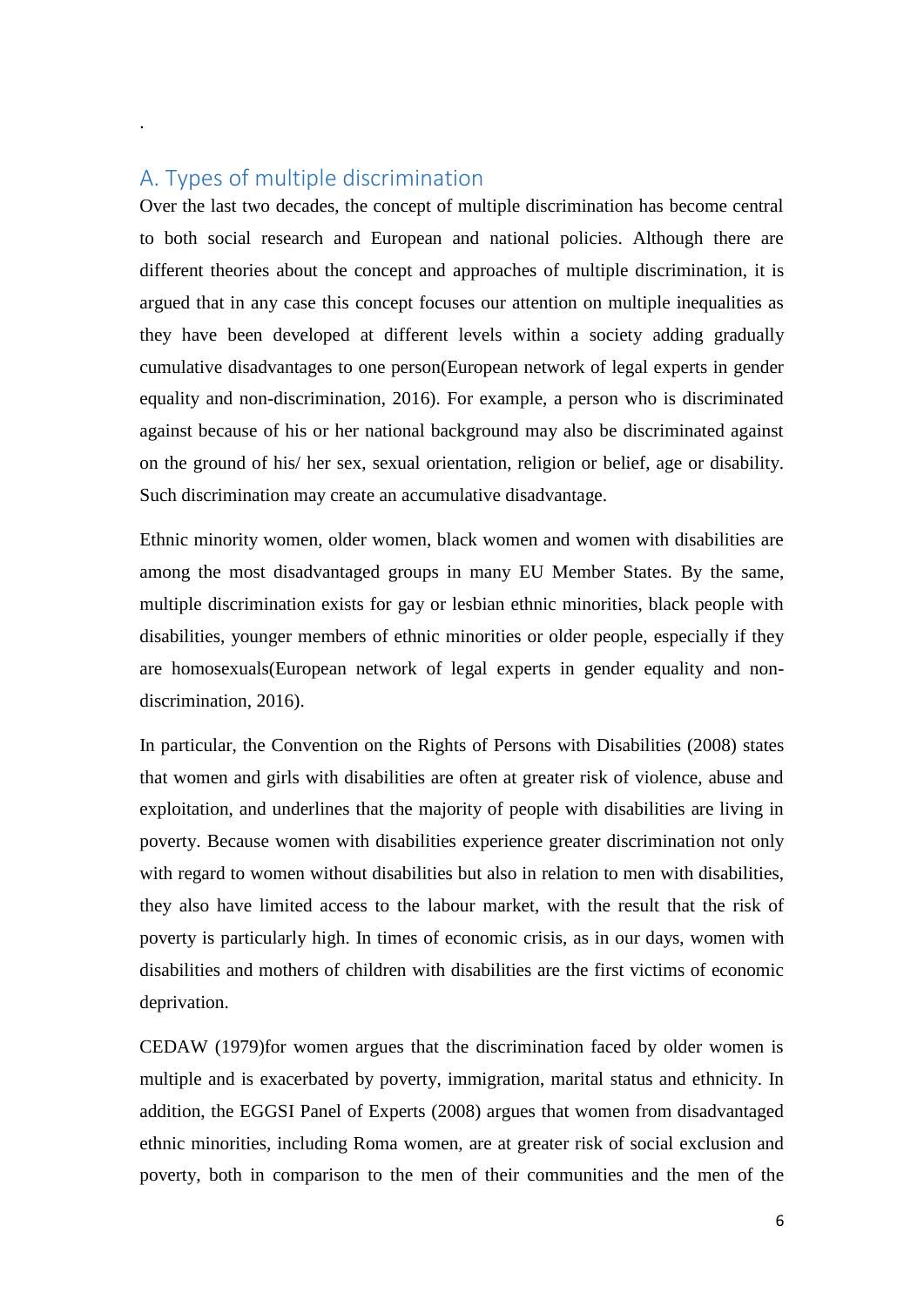general population. This is particularly true for access to employment, health, education and social services. Multiple discrimination is partly due to the interplay between unequal power relations within their communities and unequal power relations within the society.

According to FRA (2010), socio-economic status is a key factor contributing to the creation of a further field of discrimination among ethnic minorities or immigrants, with 46% of low-income respondents stating that they face multiple discrimination. Disadvantaged ethnic minorities tend to live in separate, low-income neighbourhoods with inadequate access to public transport and social services. They are often discriminated against in the housing market, pay higher rents and not having rental contracts. This is particularly obvious in the case of illegal immigrants.

Also in the same study, age is a field that transcends other grounds such as origin, sexual orientation and disability. One in four respondents from ethnic minorities or immigrants said they were victims of discrimination in at least two fields. In particular, young people in the above categories reported high levels of discrimination due to their origin.

Regarding the ways in which multiple discrimination can occur, the literature(European network of legal experts in gender equality and nondiscrimination 2016) identifies three types:

A. The first is about the individual who experiences discrimination in different grounds and at different times. This type of multiple discrimination is commonly referred in the literature as cumulative. For example, an individual from a minority ethnic group with disabilities may be one time discriminated against his/her ethnic origin and another time because of his/her disability.

B. The second concerns a person who is discriminated against for different reasons but at the same time. This type of multiple discrimination is referred to as an additive since each ground of discrimination can be identified separately. For example, a young Muslim can be discriminated against for his age and his religious beliefs

C. The third relates to a person who is discriminated against not as a result of two distinct grounds of discrimination but as the combination of both, which create a new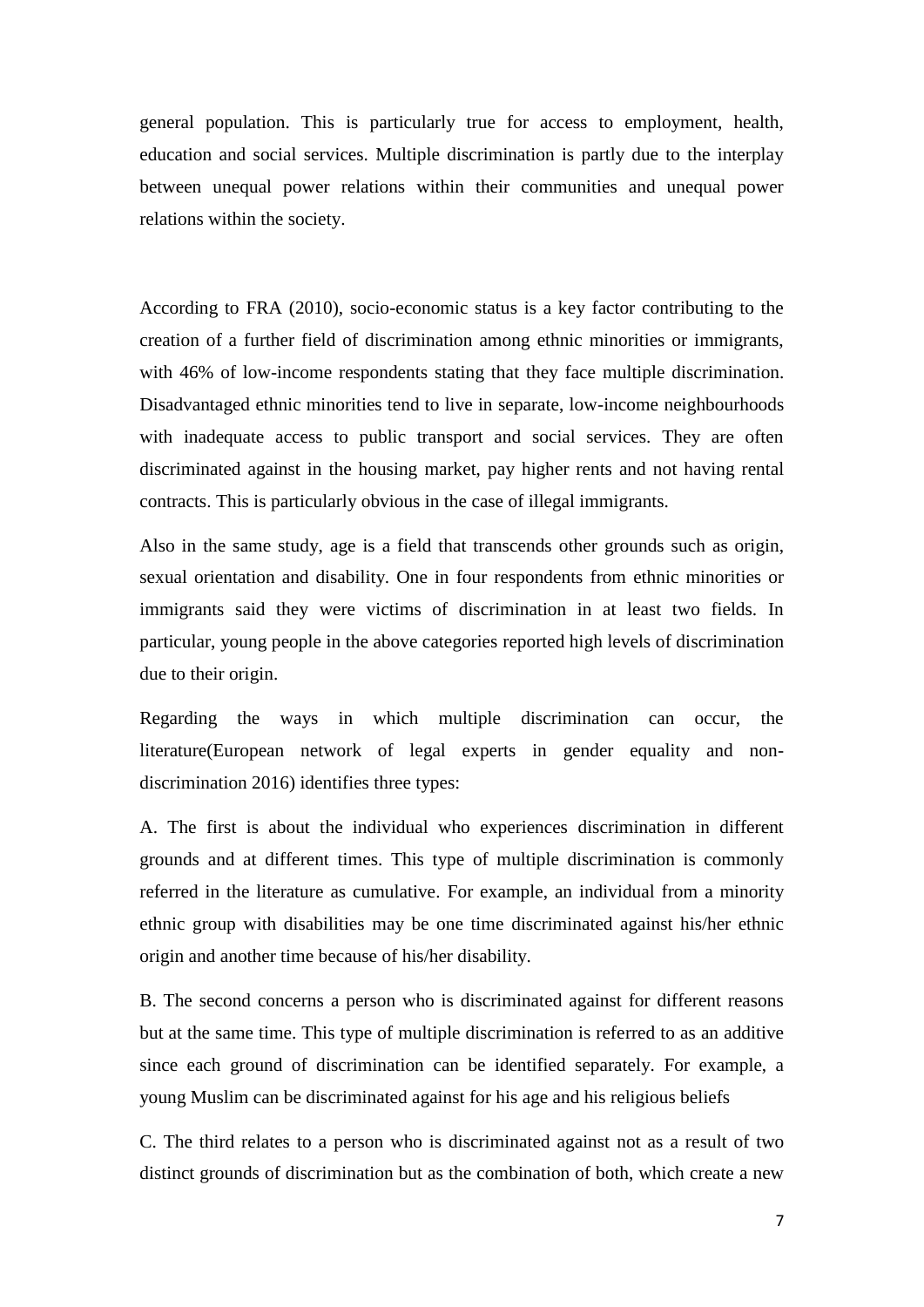source of discrimination. For example, black women may be discriminated against in a way that is qualitatively different from their two distinct features, sex and color. In particular, a black woman, although having common elements in her discrimination with a white woman or a black man, receives a different kind of multiple discrimination than a black man or a white woman. A white woman can be discriminated against because of her sex, but she can alsohave a racist behaviour against a black woman. A black man can be discriminated against his colour buthe can also discriminate a black woman as a result of sex. This kind of multiple discrimination is referred to as intersectional discrimination.The latter case of multiple discrimination is the most difficult to be detected both by the victims of discrimination and by the state in order to be able to deal with these categories of citizens with targeted policies.

In the study of multiple discrimination, each individual's particular features as well as the economic and social status are of great importance as they affect the way in which multiple discrimination takes place. Individuals of a particular identity are not homogeneous internally but there are big differences. Women, for example, face gender discrimination in different areas such as work, family, etc. But the extent and the way they experience discrimination vary according to their class, race, ethnicity, sexual orientation, age, religion and disability. This issue has been addressed by feminism since the early days of its ideological development when middle-class white feminists were rightly criticized by black women that their own experience was a universal feature of gender-based oppression without including in this way the characteristics of black women (European network of legal experts in gender equality and non-discrimination 2016).

Finally, for the study of multiple discrimination, we must take into account the power relations existing in a society and the way in which society defines the minority groups, constructing their identity, and then excluding or embedding them. However, these relationships can work vertically but also diagonally. For example, black men are in power over their sex, but not in relation to their color. White women, conversely, are in a position of power in relation to their color, but not to their sex. This demonstrates that the structures of sovereignty operate in complex ways, which cannot easily be gathered through the single identity model, but instead through the multiple discrimination model.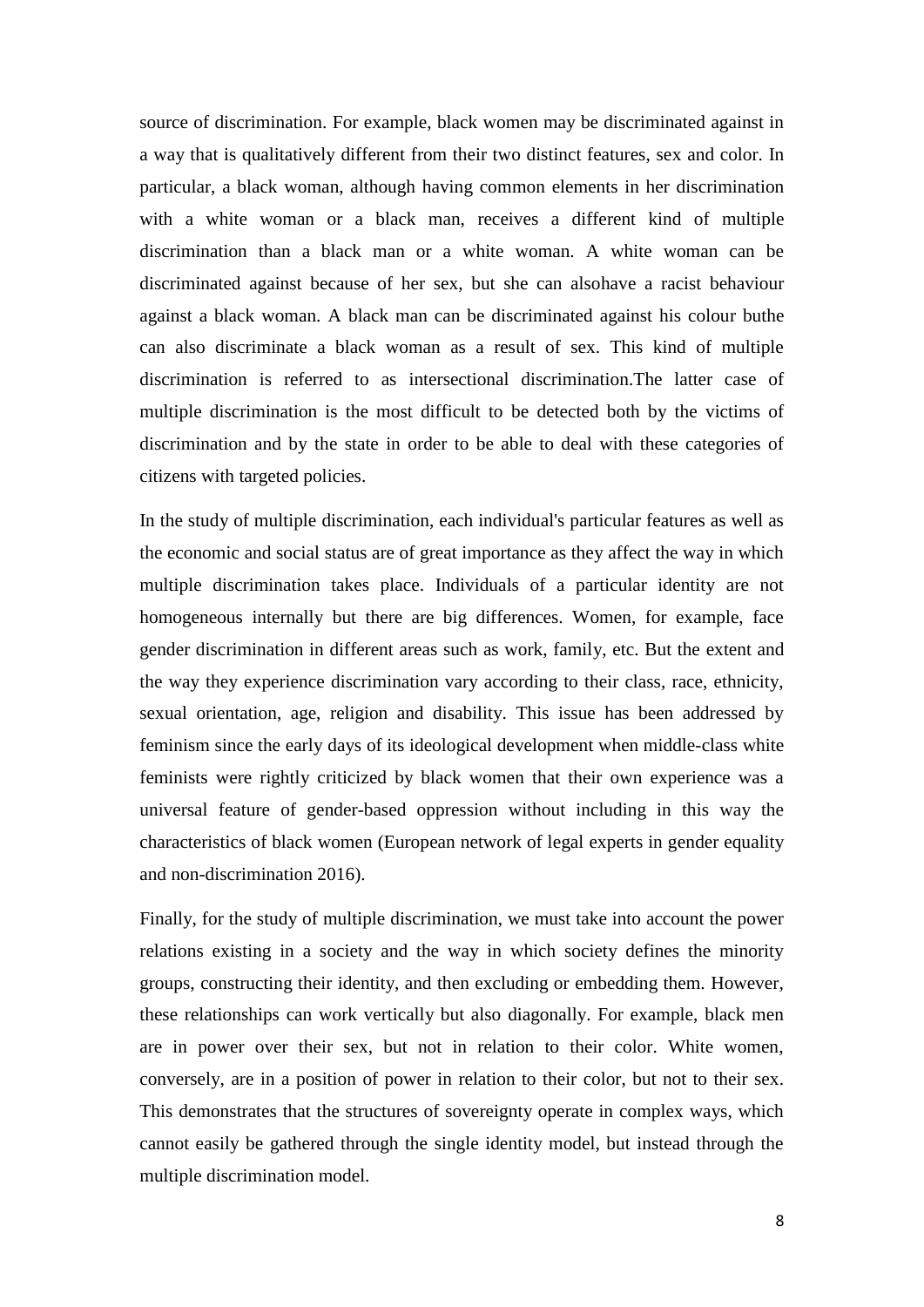In the bibliographic review, the identification of the causes of multiple discrimination occurs primarily and mainly through the general causes of discrimination. Prejudices and stereotypes are cited in the literature as the main causes of discrimination. Several studies now refer to the "institutionalization of discrimination" as a key discriminating factor, for example, in the health sector. Discrimination becomes institutionalized when public services are offered in a way that assumes that all the users have the same characteristics as the majority population(European Commission2008).

For the needs of the qualitative research, the term "multiple discrimination" is used in its broadest sense to encompass cumulative, additive and intersectional discrimination. However, when the field provide relevant data, different types of multiple discrimination are identified and analysed.

#### <span id="page-8-0"></span>B. Interviews methodology

For the qualitative research, thirty-six interviews had been conducted, six interviews for each project's six target groups. All interviewees had at least two distinctive features resulting from six categories: age, gender, religion, race, national origin, disability. Attica was the geographical area chosen for the facilitation of the field research, since a bigger percentage of these groups can be found in this region. The duration of the interviews was one hour in average and took place either through Skype or face-to-face. All interviews and data analysis were carried out by the author of this chapter during the period from 1-1-2017 to 30-08-2017. Thirty-two of the thirty-six interviews were recorded and all the recorded interviews were transcribed.

As mentioned above, due to the lack of general data on multiple discrimination affecting the six groups, the interviews focused on an open-ended list of areas, where discrimination may take place in people"s lives. The research focused not only on their personal experiences of discrimination on a single ground, but also on multiple grounds. In addition, interviewees themselves are required to refer to the way in which their peers were more likely to be multiple discriminated.

The interview questions aimed at highlighting and describing multiple discrimination in the six target groups, detecting cases of intersectional discrimination. Based on the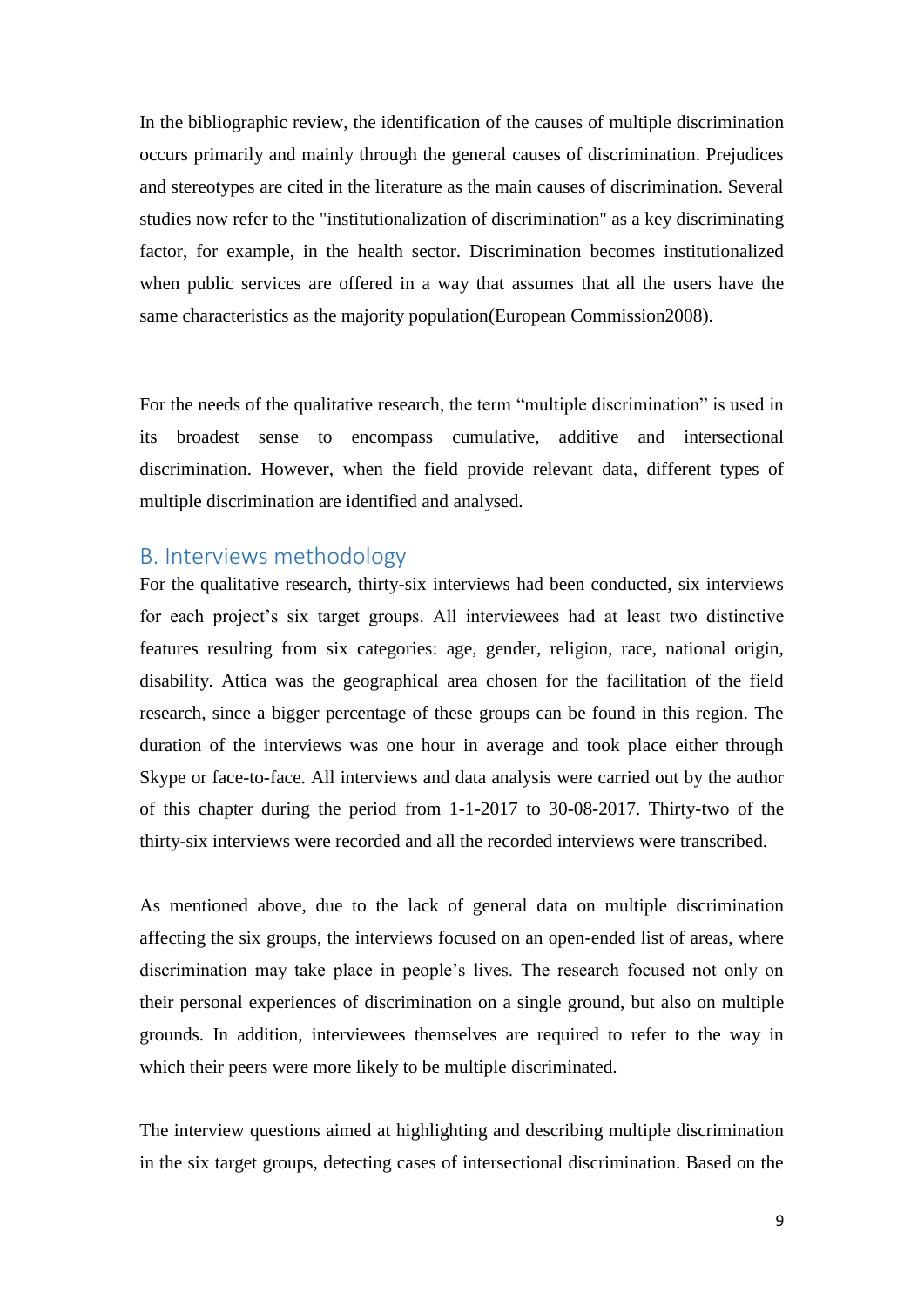perceptions and experiences of the interviewees, the research focused on identifying the main reasons and behaviours that lead to multiple discrimination, awareness of their rights, the way that the victims of multiple discrimination respond and the solutions they propose in order to tackle multiple discrimination. Emphasis was placed on linking multiple discrimination with poverty and unemployment, on the identification of new vulnerable groups, as well as on changes in the way multiple discrimination is manifested after the economic and social crisis in Greece. Finally, since multiple discrimination may have different manifestations (cumulative, additive, intersectional), the research followed a progressive path from discrimination on a single ground in different circumstances, to additive and then to intersectional discrimination.

Due to the sensitivity of the issues of discrimination and the difficulties of access to the field, the selection of interviewees was based on the snowball method and on mediators who are working in the field of rights protection of the research target groups. One main research problem was to identify interviewees from the target groups, who at the same time had several features that could constitute the grounds of discriminatory behaviour. Due to the particularities of these groups, there was a great deal of difficulty in tracing the interviewees, in making them feel safe about the research and in allowing themselves to speak deliberatively. This process was particularly hard with transsexuals, immigrants and Roma women. The starting point was contact with their respective organisations, such as immigrants' organisations, homeless home centres and intercultural schools. All the above organisations were used as mediators, in order to trace individuals confident enough to trust the process of the interview. After the first ten persons had been identified, they recommended other persons for an interview and so the list was completed.

A second problem was the place where the interview would take place. People with disabilities had great difficulty in getting out of their home, s. many interviews were carried out through Skype. Also, due to their limited time and the desire of many interviewees to have an as informal interview as possible, some meetings were held at a neighbourhood quiet cafe. The advantage of these places was that the interviewees felt more relaxed with the whole process and that they could speak freely, to the point that most of them allowed the interview to be recorded.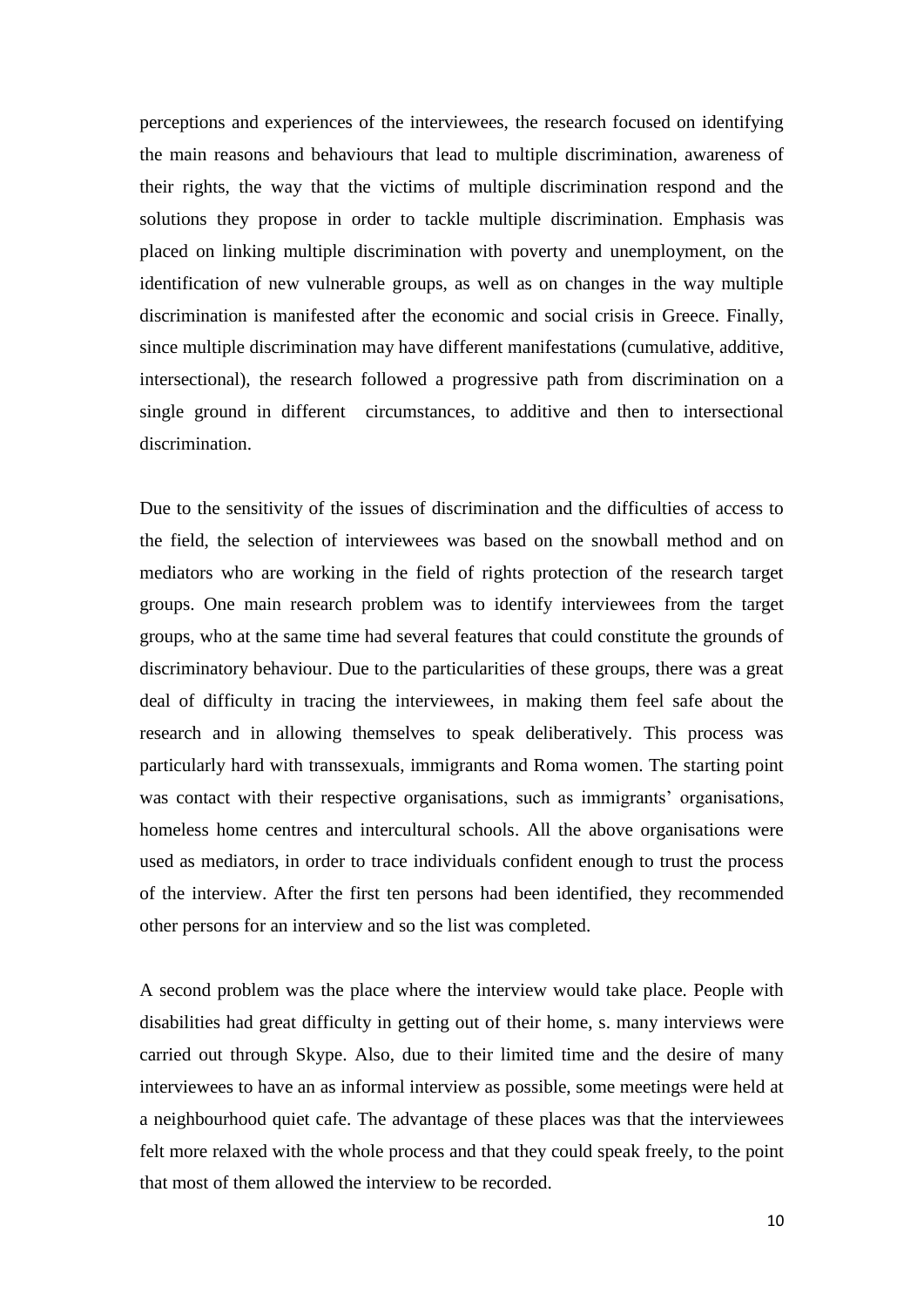A third serious difficulty was that the interviewees in many cases were not aware that they were victims of (multiple) discrimination. Their vulnerable economic and social status, their psychological exhaustion, their limited understanding of how the Greek system and language operate did not allow them to sense that they were being discriminated, seeing it as a normal everyday situation rather than discrimination. As a result, in some cases, towards the end of the interview, after explaining what multiple discrimination is, the interviewees began to describe cases that they had faced discrimination.

As interviews involved vulnerable population groups, attention was paid to the ethical issues of the research. The ethics of an interview, and in particular the issues of voluntary participation, consensus and confidentiality of anonymity, were strictly and foremost protected.

#### <span id="page-10-0"></span>C. Key findings

This section includes the key findings of the qualitative research. It is structured in 5 main sub-sections: the Greek context in which discrimination and multiple discrimination occur, the groups that are vulnerable to multiple discrimination, the spheres of life where multiple discrimination is expressed, the effects on their individual life and their responses.

#### <span id="page-10-1"></span>C.1 The context in which multiple discrimination occurs

Greece is a conservative religious society that resists to diversity. According to the Pew Research Centre (2016), Greece is first (63%) in the list of 10 EU countries that say that increasing diversity makes their countries worse places to live in, while half of the population (54%) believes that religion is very important to the Greek identity. During the last decade, Greece faces increased racist violence, especially after the rise of Golden Dawn and the large inflow of refugees, mainly from Syria. At the same time, the situation of the Roma people in Greece is characterized by social exclusion and deprivation, illegal immigrants are living in a state of poverty, and homosexuals, and particularly transsexuals, face severe discrimination (ECRI 2015).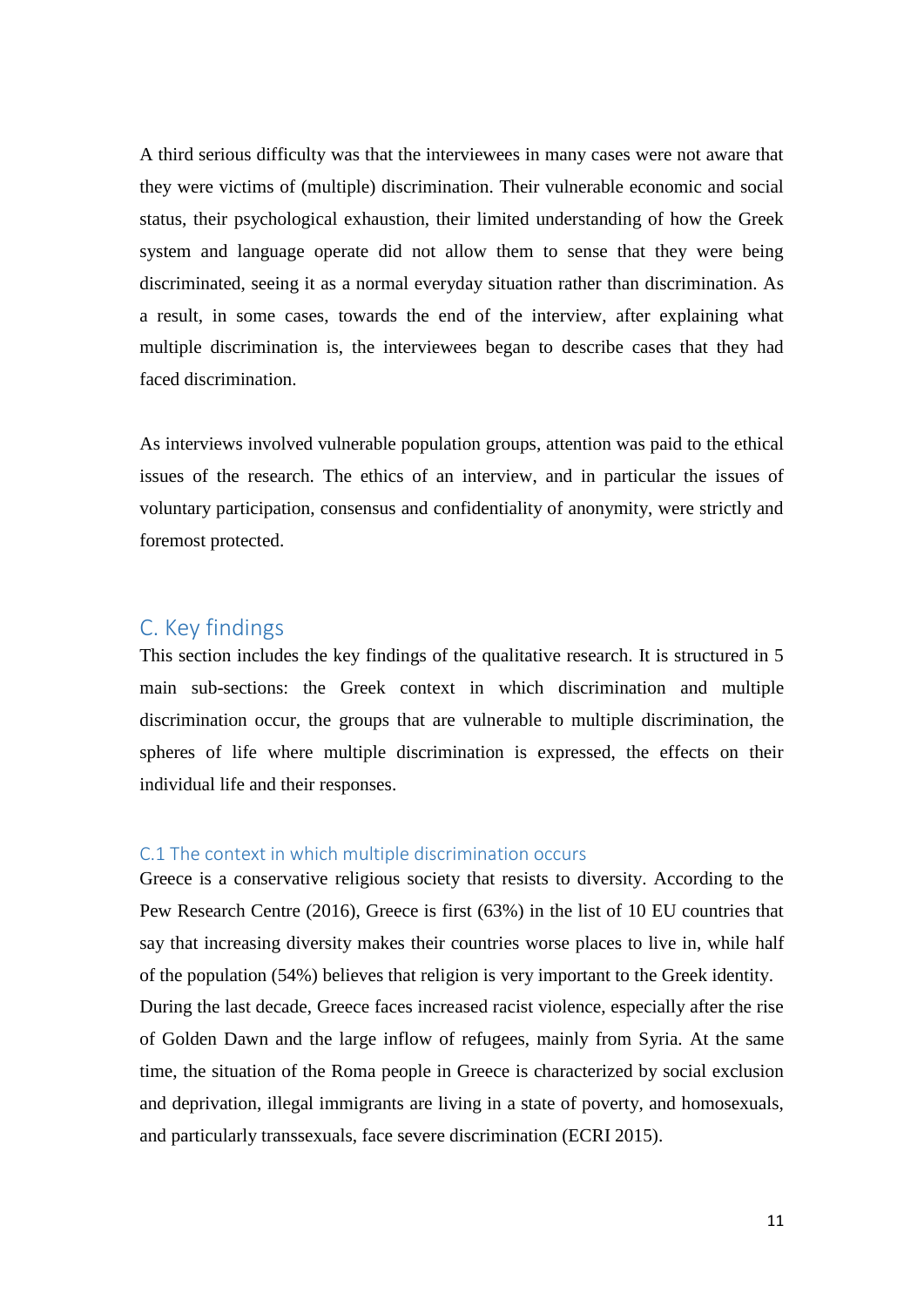Despite the recent adoption of equal treatment and anti-discrimination laws (i.e: law 3896/2010 on equal opportunities for men and women, law 4356/2015 on civil partnership, law 4443/2016 on discrimination, law 4491/2017 on the legal recognition of gender identity, law 4538/2018 on fostering and adoption), multiple discrimination is still very resistant. For example, the Special Eurobarometer of 2015, exploring discrimination perceptions in the EU countries, states that 70% of the respondents consider that discrimination relative to ethnic origin in Greece is widespread with the corresponding figure in EU-28 varying around 64%. Moreover, regarding discrimination relative to sexual orientation, 71% of the Greek respondents answer that this is very widespread, while in EU-28 the relevant percentage is 58%.

#### <span id="page-11-0"></span>C.2 Who is vulnerable to multiple discrimination?

The interviews showed that all target groups were discriminated and treated unequally in relation to the majority of the population in Greek society. As it is reported in an interview by a young man with disability "since I became disabled, I have experienced all forms of discrimination and racism, whether it concerns my access to the urban environment, my personal relationships or work".

However, the combination of specific features of people in these groups creates a grid that makes them more vulnerable to multiple discrimination. In many cases, their unequal treatment by the state and society leads these groups to poverty and unemployment, being the very first victims of the economic deprivation resulting from the crisis. The groups that were identified in this field research are the following:

#### **Older women**

Women aged over 35-40 years old are particularly discriminated in the workplace, and it appears that it is extremely difficult for them to find a job. The interviews revealed that the incidences of unequal treatment in the workplace resulted mainly from the economic crisis of the recent years which caused a limited job offer. If they finally manage to find a job, it is usually part time, illegal, and with flexible and undefined working hours. A middle aged woman immigrant states: "When we were looking for a job, usually as housekeepers, they asked about our age. If we revealed the real one, 57 years old, they told us that we had to be at least between 30 and 50 years old, in order to take the job". Older women immigrants, over 60 years old, are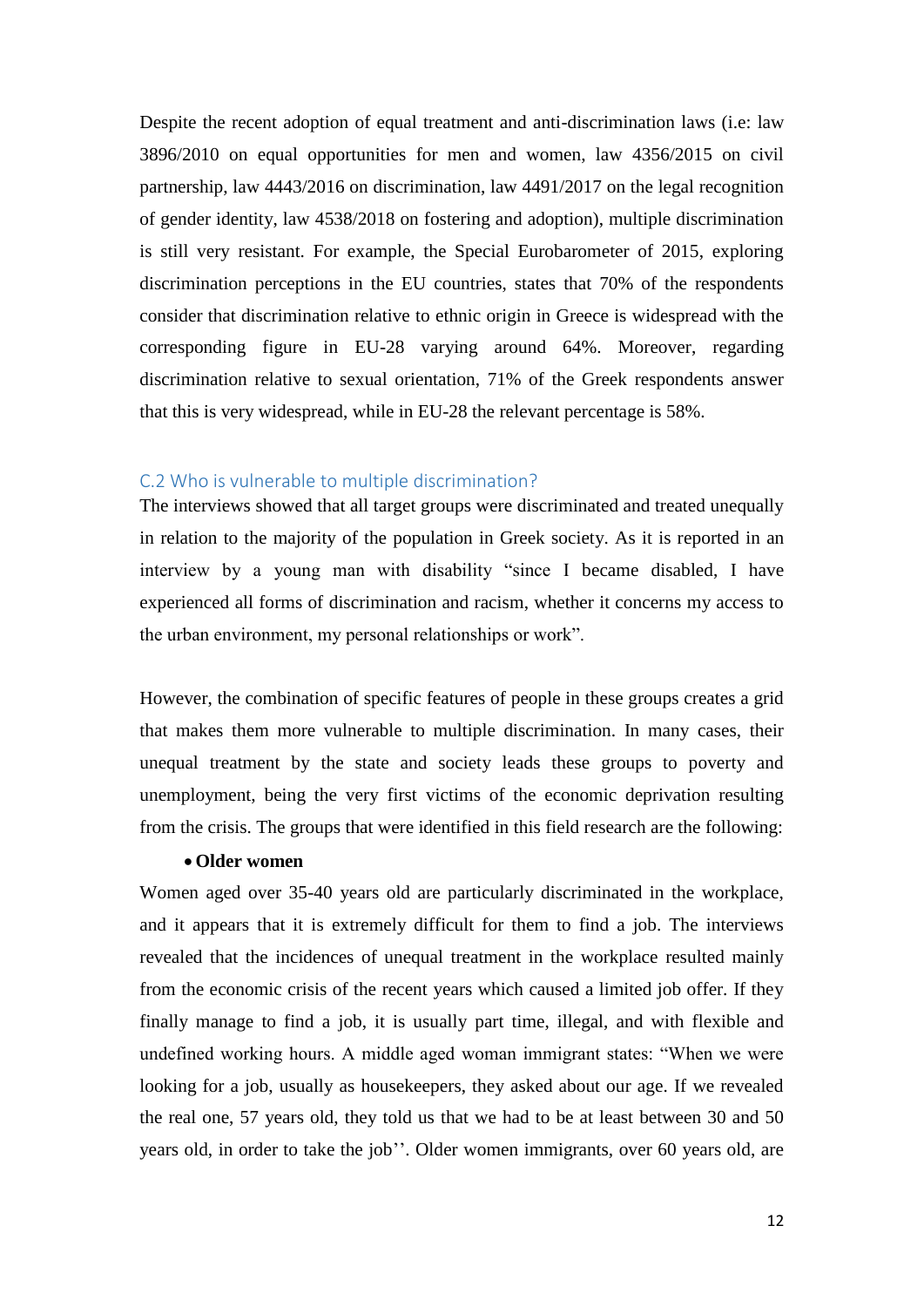in the most difficult position, since they have been working for years in unreported jobs with low wages leading them to absolute poverty and exclusion.

#### **Women with disabilities**

Women with disabilities are extensively discriminated initially at work, but also in their personal and family environment. Their level of education is usually low, because their families do not support them to complete their studies, which in turn does not allow them to look for a job. Women with disabilities are "hidden" by the family, they directly depend on it, they are socially isolated in a sheltered environment and they fail to create a family of their own. A middle aged man with disabilities says about women with disabilities: "They have many more difficulties than men to face, and they are not accepted by the society. I know many women who had been abandoned by their husbands when they were in a state of disability or who have never been able to find a job". As reported in all the interviews with women with disabilities, the difficulty for them to make their own family and find a job makes them fully dependent on their parents" family and on the insufficient state pension, and, as a result, they are more likely to experience poverty and exclusion in the future.

But even when a woman with disability finally finds a job, she is treated unequally. It becomes clear from the interviews that employers do not consider these women capable of undertaking a job corresponding to their abilities, or he/she feels they have done a favour to them offering that job, which in turn makes them feel underestimated. Even in terms of provision of services, such as medical, social or banking, women often face an aggressive or undignified behaviour. For example, as an old blind woman reports: "I went to a doctor once ... He looked at me and instead of talking to me, he turned to my mother. Some doctors treat us very badly, like we don"t understand what they tell us".

#### **People of other nationalities with disabilities**

People of other nationalities with disabilities in Greece are discriminated against by their own national community, as well as by the wider society, especially in the field of work and in their relations with the state. Nationality combined with disability leads to double discrimination. A man with disability states about immigrants with disabilities that "Society is much more racist to them; they are much more targeted and stigmatized. In some cases, it has been reported that these two features operate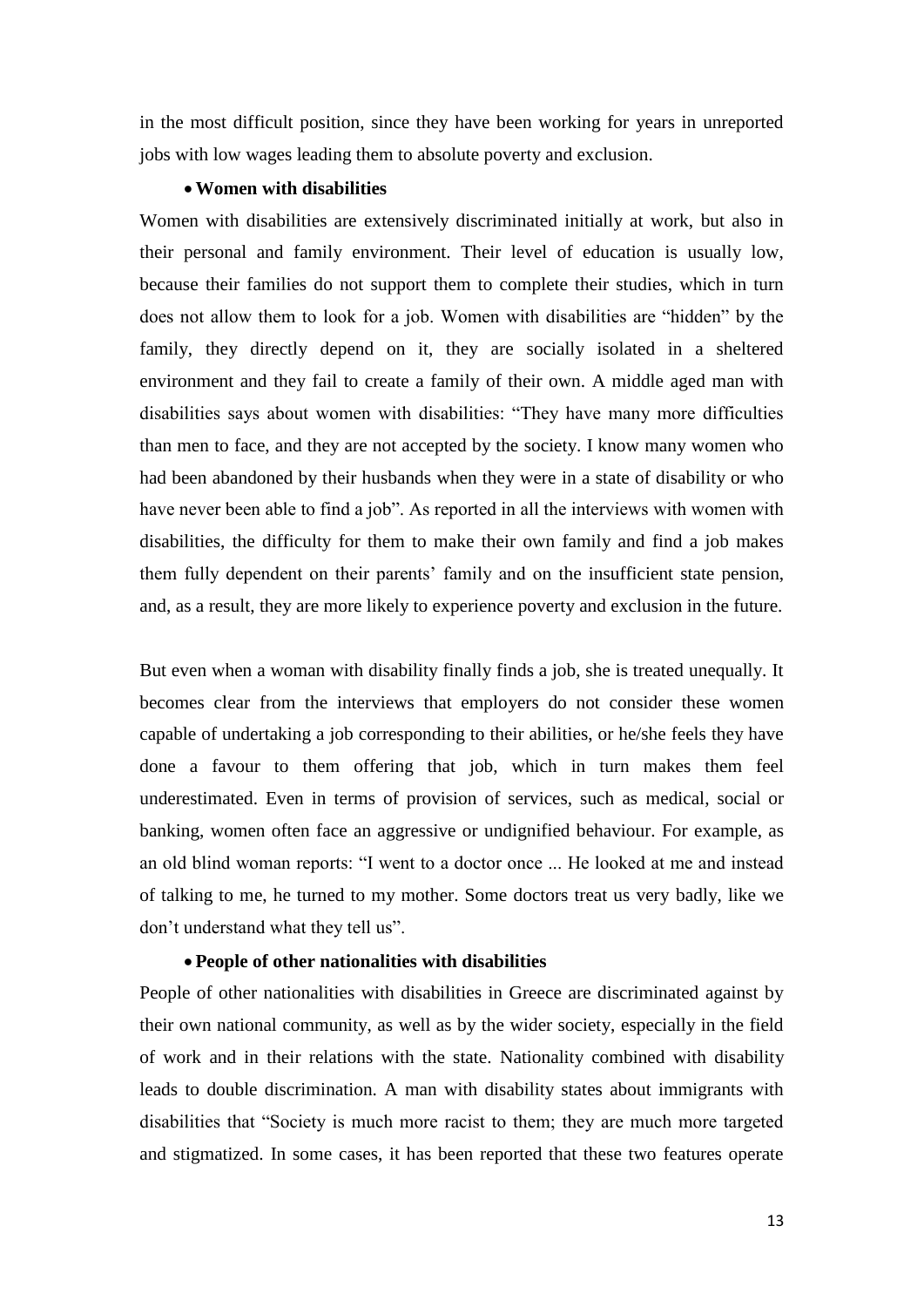intersectionally, while in other cases they function in succession. In any case, they face multiple discrimination and this is also manifested both in the public space and in public services. Characteristically, one interviewee refers to his friend, who is an Albanian with disability: "The social environment had difficulty accepting him, first because he is Albanian and second, because he has a disability", and he continues saying that even public servants adopt this attitude: "He suffered both psychologically and physically when trying to obtain a permit for a store by the State; it was as if he had to climb a mountain without legs". It was also reported by immigrant interviewees with disability that some national communities such as Syrian and Pakistani, they themselves marginalized people with disabilities, hiding them, because they have, like the Greeks, prejudices against people with disabilities.

 **Immigrant women, women from the Muslim minority and Roma women:** These women experience triple discrimination, as women against the men of their national community, as women against women of the wider population, and at the same time as people of another ethnicity towards the Greek population. Discrimination is encountered primarily in work (labour exploitation), but also in public space and services, as well as in their private life.

During the interviews, immigrant women very often mentioned the following:

Sexual harassment in the workplace, as well as in the public space. Immigrant women working as housekeepers are particularly vulnerable. The rationale behind this harassment is that the employer knows that this woman is foreign, unprotected, poor, in many cases with children, "so you need me, and you will do what I want" as an old black woman reported from her experience. As a young Albanian woman characteristically mentioned "they took advantage of my weakness. That is, you work here, you need me, I have you in my hands, you live as it is or leave, you will have a good time here only if you accept what I tell you".

Working illegally without social security, being paid less than the agreed wage, working overtime, under poor working conditions, having limited access to social services and high levels of unemployment. A Bulgarian woman complains about a job recruitment office: "It was like you were undressed in front of them, giving details of your life and realizing that you were alone, so they said now they can do what they want with me, they were trying to grab money... it was extreme exploitation". The situation is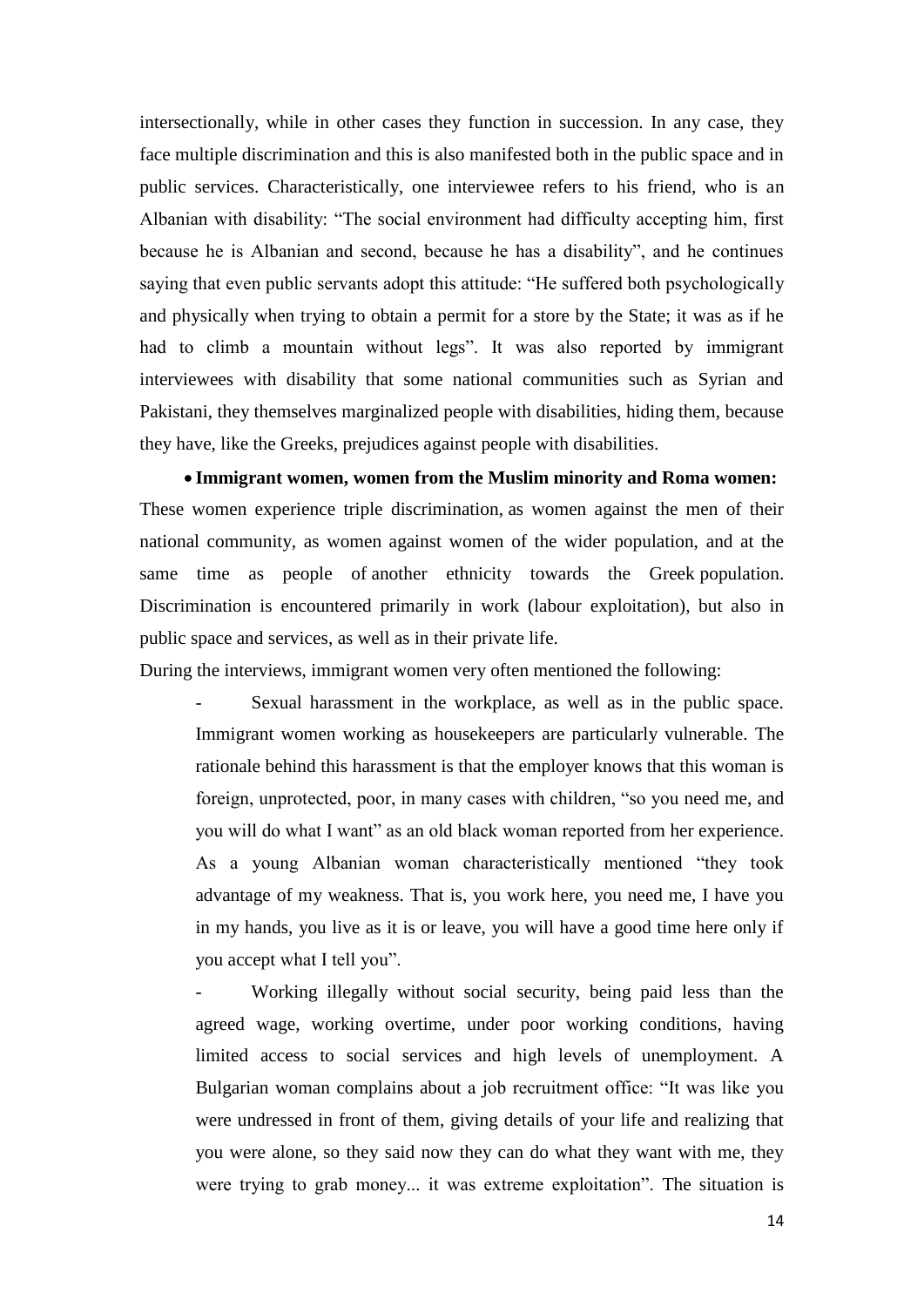even worse when it comes to immigrant women without a residence permit (irregular immigration).

Since immigrant women offer more often housekeeping services, their employers are mainly women. Therefore, multiple discrimination stems from Greek women, who consider themselves to be superior to immigrant women. Finally, immigrant women also face discrimination from male immigrants. As an Albanian woman states: "All these years immigrant women were in the shadow of their men... Women had the burden of the whole family, worked very hard, but they did not exist... They were neither officially registered, nor did they dare to get a divorce when the situation was difficult...". Working has helped these women to be a little self-sufficient, but the changes are quite limited, and immigrant women are still dependent on their husbands.

Roma women and Muslim women are even more vulnerable; they are at the margins of the formal social organization and they are victims of prejudices both internally in their community and in the wider society. Socio-economic marginalization traps them in a vicious cycle of poverty and exclusion from various social activities and the labour market. In particular, Muslim women, like Roma women, are at the lowest level of social stratification, almost excluded from society. They usually have a low economic and educational level, they do not know the Greek language well, and, in the interviews, they have identified themselves as Turkish, which creates a bigger challenge for their integration. Social discrimination is particularly strong because of both their ethnic identification and religion.

The situation is similar for Roma women. In the interviews, too many incidents of discrimination were reported in schools, public services, courts, hospitals and with the Police. In all cases, no complaint was filed and the victims did not even react, because either they feared they would not find justice or they did not know they were discriminated. A Muslim woman reports in terms of the waysocial services behave towards them: "They think that we are weak and that we will not find justice, so they treat us badly and they don"t care about us".

**Second-generation young immigrants**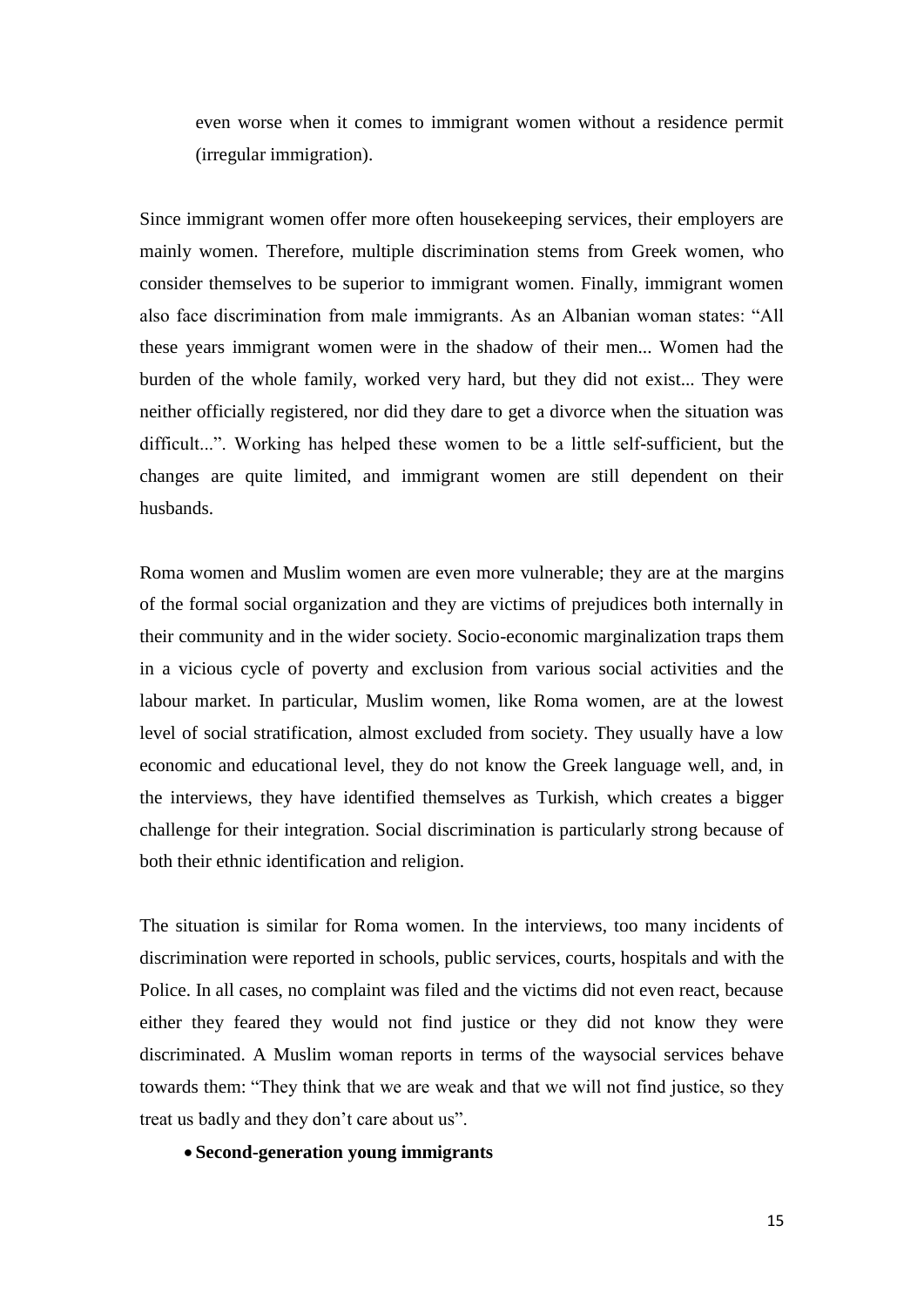This group faces many incidences of discrimination in both the education system (school bullying) and the labour market, as well as in their interpersonal relationships. Although unemployment in Greece is particularly high among young people, it is clear from the interviews that unemployment in this group is even higher. The limited social networks, the language problems and the low educational level of immigrant parents "have been inherited" to their children These young second-generation immigrants do not have the necessary skills and knowledge to find a high-profile job.

This is reflected in the labour market with employers offering young immigrants cheap and hard work. A second-generation black Greek describes his own experience: "Once I told a customer my opinion about what he was buying, and the customer told me: "Who do you think you are to speak to me? We are not equals". He said that because of my colour and my age, and my employer froze and said nothing. It was a very difficult situation for me".

Moreover, second-generation immigrants also face discrimination in their interpersonal relationships, since mixed couples are still a taboo in Greek society. Not only immigrants may not be accepted by their companion, when they discover their nationality, but there may also be reactions from their partner's family. An anecdotal story is presented by an Albanian woman: "Two young Albanians, who did not know that the other one was also from Albania, met and fell in love…, and they were both thinking "How I will tell him/her now that I am Albanian? He/she may leave me"".

#### **Homosexuals of another nationality**

If homophobia is particularly strong in the Greek society, it becomes even stronger when it comes to homosexuals of another nationality. Discrimination arises not only from the wider society, but at the same time from the national community to which the homosexual person belongs. In particular, members of ethnic minorities are likely to be discriminated against because of their different sexual orientation within their ethnic or national community, and on the grounds of race or ethnicity in the LGBT community, and, last but not least, because of both these characteristics in the wider society. Α Greek gay person reports: "Albanian gay people face a huge problem of racism not only by the Greeks, but also by the Albanians. You cannot imagine. For Greeks, it is that he is Albanian, his main identity. For Albanians, however, it is far worse to be Albanian gay. The belittlement that an Albanian gay person may face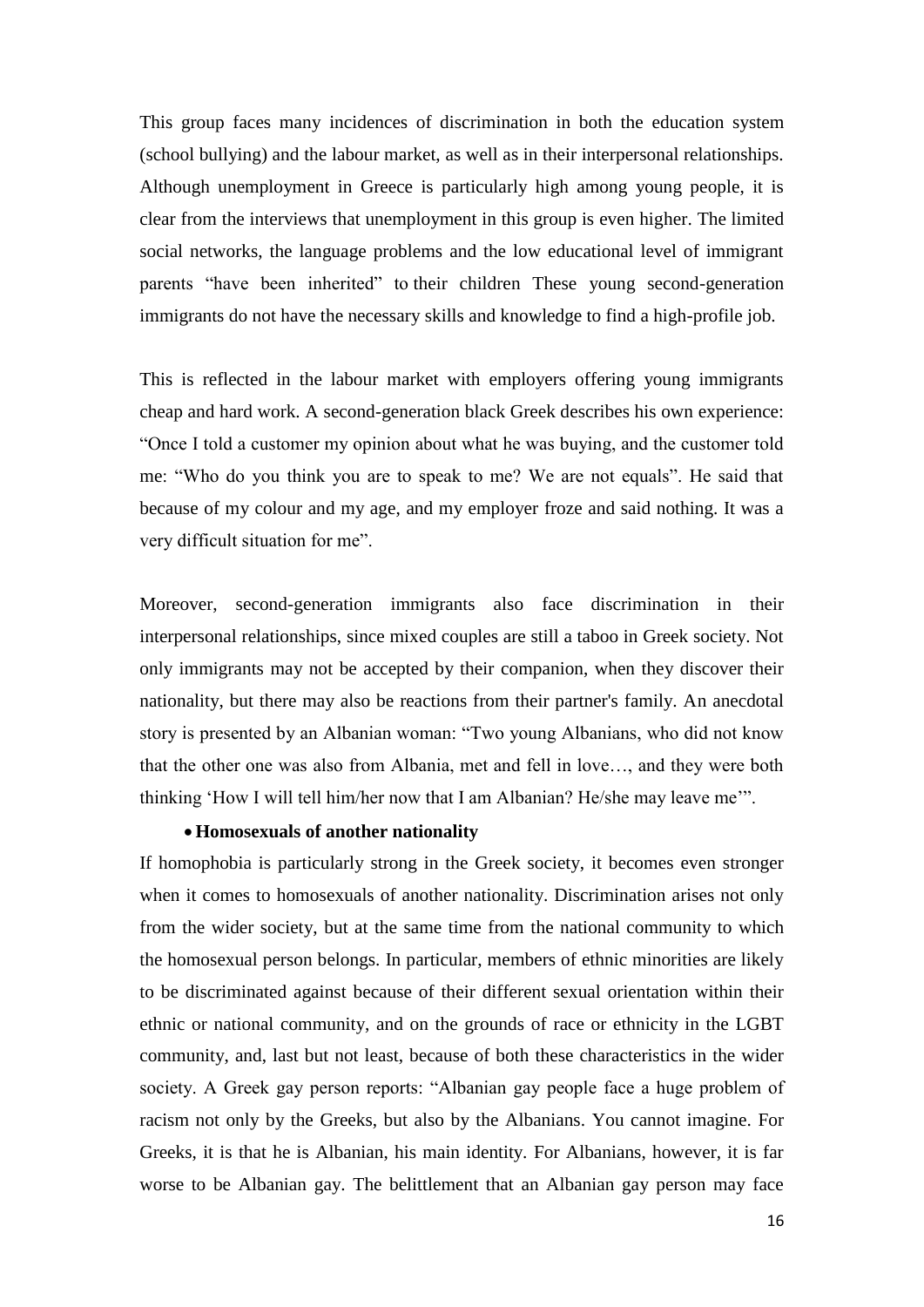from the rest of the Albanians is much greater than what he may face from the Greeks because of being Albanian".

Discrimination mainly occurs first on the ground of nationality, especially in cases where it is visible, and then on the ground of sexual orientation, which may not be visible. A young black homosexual mentions "Discrimination did not occur at the same time on both grounds, as I look black (...) and so this will be the first thing that others will see. That is, if I want to become a friend with someone, colour is the first thing that will prevail at the beginning and some comments could be made from others on this…. Sexual orientation becomes an issue when I have to tell that to my friends; I have lost friends because of that…".

#### **Transsexuals**

Different gender identity causes not only serious discrimination in private and public life of the Greek society, but also violent behaviours and hate speech even leading to racist crimes. Interviews from transsexual people have revealed that they face serious discrimination incidents at work, medical care and social services. In the public space, they face sexual insults, hostile behaviours and intense looks, mainly due to the expression of their gender identity rather than their sexual orientation. Particularly health and work issues are at the cutting edge of the problem, followed by the public space and the family/friendly environment. Transsexual interviewees very often referred to their anxiety to "pass" as men or women so that they are not perceived by the social environment as being different. Transsexual people may experience harassment and discrimination from managers and co-workers such as less favorable terms and conditions, fewer opportunities for promotion and training or dismissal. In many cases they live a double life. As a transsexual reports: "At work, I present myself as a man, while in my social and private life as a woman, and this way I avoid discrimination and humiliation at work. All this causes me a lot of anxiety; I have to hide every day, because I am afraid that I will lose my job".

In conclusion, from all the above, we could support that gender in principle, followed by nationality and age, play a significant role in the extent to which a person will face multiple discrimination from his or her environment. The interviews revealed that different religion does not play a catalytic role as a single ground of discrimination, but it triggers and enhances multiple discrimination in conjunction with other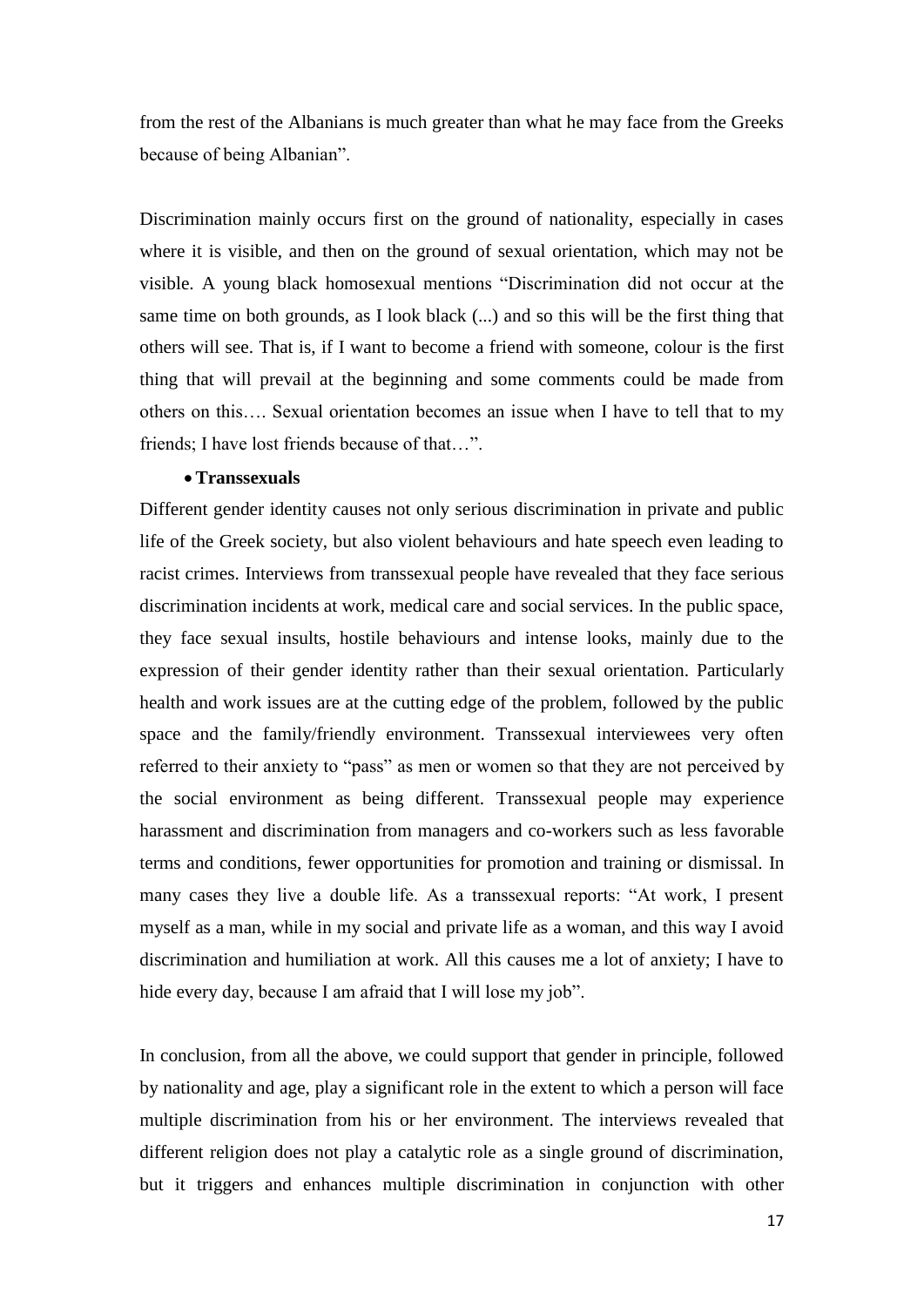grounds, such as nationality. Finally, different gender identity causes intense discrimination and distracting behaviours.

It is made clear from the interviews that class issues are important to the level and the extent of multiple discrimination manifestations. The high socio-economic situation of an individual plays a significant role in limiting the incidences of discrimination and to a large extent to the effective response of its impacts. All interviews remark that the financial position of the target groups plays an important role for their social acceptance. If for people with disabilities financial well-being allows for better accessibility and a better level of health and through them social inclusion, for immigrants and LGBT persons it directly allows social acceptance in the work environment and the social environment. For example, a Pakistani immigrant entrepreneur argues that there are two major categories of Pakistani people: entrepreneurs, who are accepted by society, themselves and their children, and simple workers, who provoke the wrath of the Greeks and who apart from discrimination, also face racist violence without ever reporting it. However, "at the end of the day, there is a dark point of separation between the Greeks and immigrants".

The class features of discrimination are clearly shown in the following reference in which an immigrant woman criticizes the practices of illegal work: "It is not just the Greeks who do this, but also immigrants have learned these tricks. If we think in a clever way, we will understand that the point is not whether you are Greek or Bulgarian –but whether you are the boss or the worker– money makes the world go round",while a gay man reports that "the LGBT community in Greece has racist features; it is a rather bourgeois community. A poor Pakistani gay man is not easily accepted… he has no place there".

Moreover, poverty itself appeared to be a new ground of discrimination, which in many cases overcomes the other grounds and it becomes the main source of discrimination. In most interviews, it is pointed out that there is a strong connection between poverty, unemployment and discrimination. The poorer a person is, without material and social resources, the more he/she could be subject to discriminative behaviours, which are difficult to overcome and to respond to. An immigrant man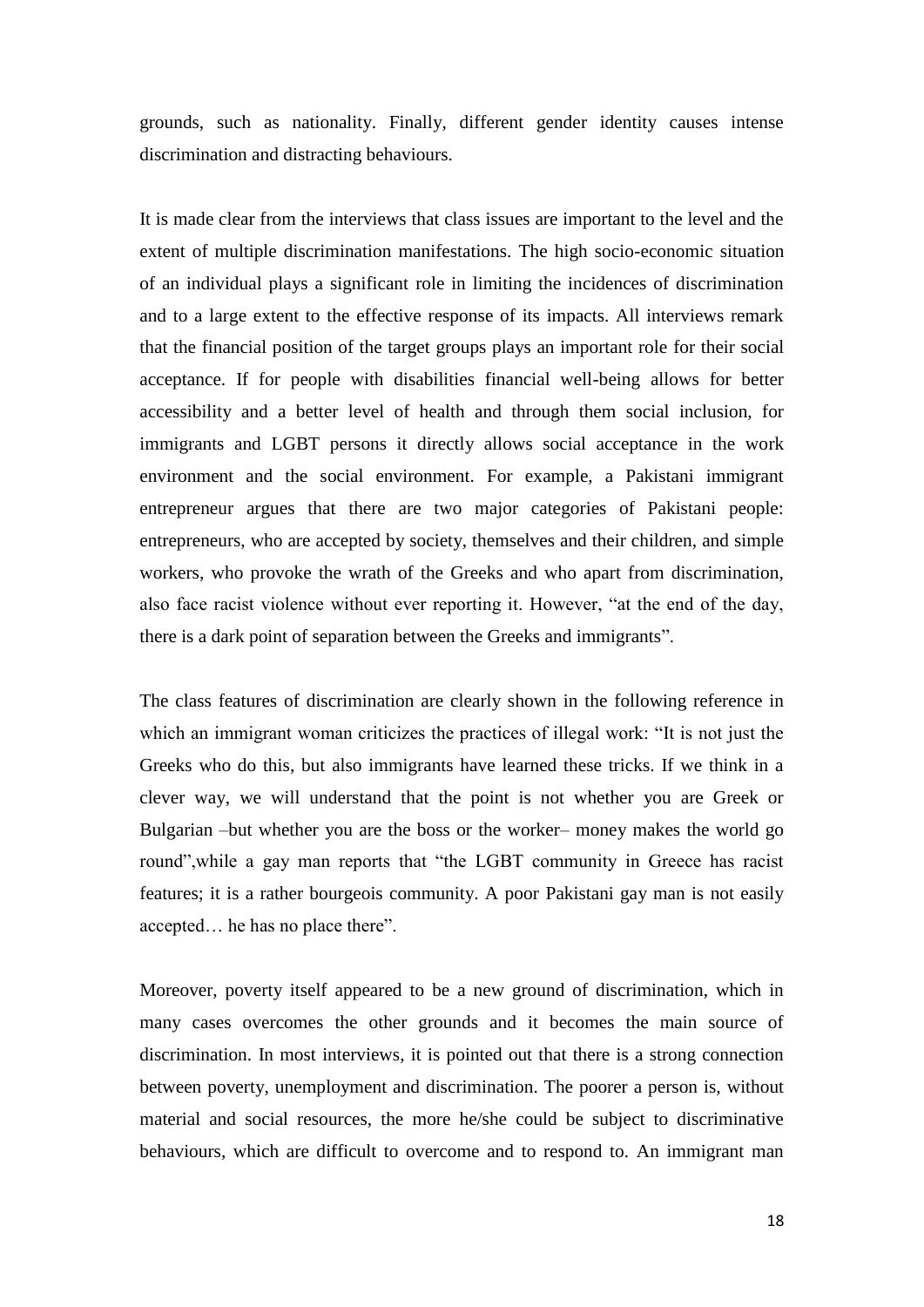states about this issue "When you are poor, regardless of nationality, society treats the same as it would treat a Greek poor person".

#### <span id="page-18-0"></span>C.3 Where does multiple discrimination occur?

The range and the size of discrimination vary between the groups, as well as the areas where discrimination take place. Immigrants, Roma people, ethnic minorities and transsexuals are discriminated in all areas (work/social environment, relation with the State, public space, personal/family relationships). People with disabilities and people with a different sexual orientation are more discriminated in specific areas such as work and accessibility for the first and public space and health care settings for the second.

Regarding public services, discrimination occurs very often, even in sectors like justice and the Police. A gay man mentions "The judge is a member of society and part of it, and, therefore, he is more biased towards Albanians, as for many years Albanians are associated in the public discourse with acts of delinquent behaviour. Therefore, there is a long distance between having good laws and implementing them". Regarding the health sector, a gay doctor expressed his racist ideology "Usually the poorest and those from the lowest social strata, those that have to do with religion are semi crazy, aren"t they? Like the Roma people, we treat them equally, but we fret when we do that, we are very cautious".

It is reported in almost all the interviews that the behaviour of each civil servant depends on his/her personal attitude and willingness to support, or not, the target groups, rather than on the implementation of predetermined and specific behavioural rules towards vulnerable population groups. An immigrant woman reports that "The public sector is bureaucratic, but it is more bureaucratic for immigrants. Both for immigrants and for Greek people, the State is the employee, but it is easier for the employee to say to the immigrant "Leave... You do not have all the papers. Come back when you are ready" without thinking that at that moment he/she can obstruct the course of my life". Moreover, the issue of language is a serious obstacle to the provision of services to immigrants, since in many cases the public servant is not familiar with another language, so as to be able to serve the immigrant effectively.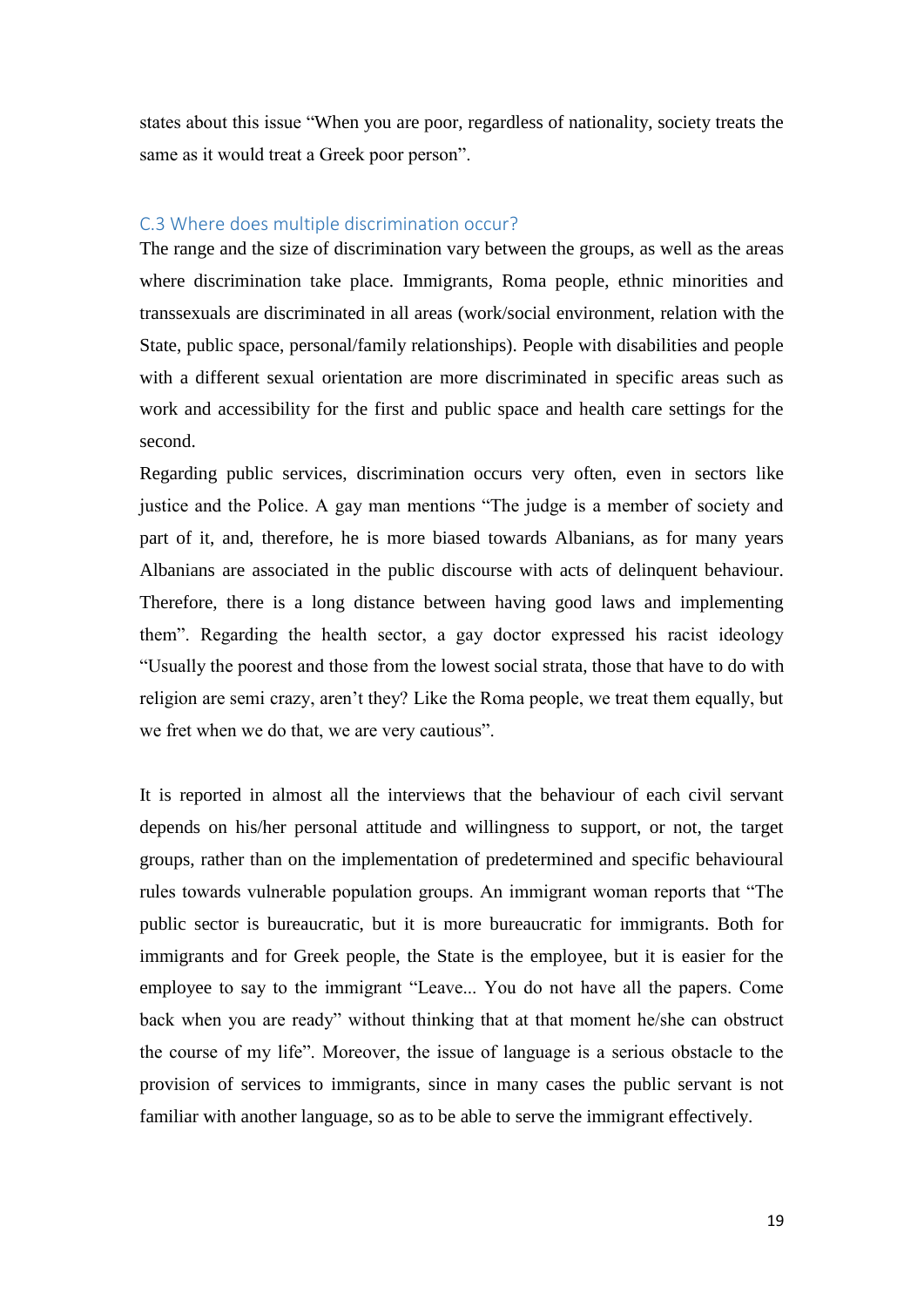Special attention must be given to the school environment regarding young immigrants and LGBT people. For instance, it is reported by LGBT people that, in schools calling someone gay is considered to be an insult and there is no an all children-embracing setting. As a result, young people feel that they have to hide their sexuality, because they may be victims of bulling by staff or classmates. The same happens to young immigrants and young Muslims of the Greek Muslims minority. A woman from the Muslim minority mentioned that she had quit school because "the kids were shouting at me 'Turkish, Turkish', and they were laughing at me'', while her children had great difficulty getting integrated in school due to racist behaviours from their classmates.

Therefore, there is an imperative need for the familiarisation of public services with anti-discriminative service provisions, according to the more general legislative framework which guarantees the right of individuals to equal treatment and respect for diversity.

Regarding the work place, special attention must be paid to immigrant women and transsexuals. An immigrant woman reports: "After 25 years here, you may know everything, the language, history, but when the time comes to be integrated to the labour market, then discrimination starts…".

Visibility plays a major role in the manifestation of discrimination. People with a nonvisible disability, homosexuals who do not demonstrate their different sexual orientation, immigrants from Albania or other Balkan countries, who have similar features to the Greeks, are less discriminated in public places, work, personal and social life than a wheelchair user, a blind person holding a walking stick or a black person. A blind woman reports: "I'm without a walking stick. If I hold a walking stick, they will see me more, they will look at me in a bad way... they will ask questions". Therefore, vulnerable people either try to hide certain characteristics (religion, sexual preference, nationality), or to pass as unnoticed as possible (semiblind people do not hold sticks, immigrants do not turn to public services ...), so as not to "provoke" racist incidences and become victims of discrimination.

For example, in the case of people with disabilities, more unequal behaviours are developed against severe disabilities, as well as the most visible disabilities, which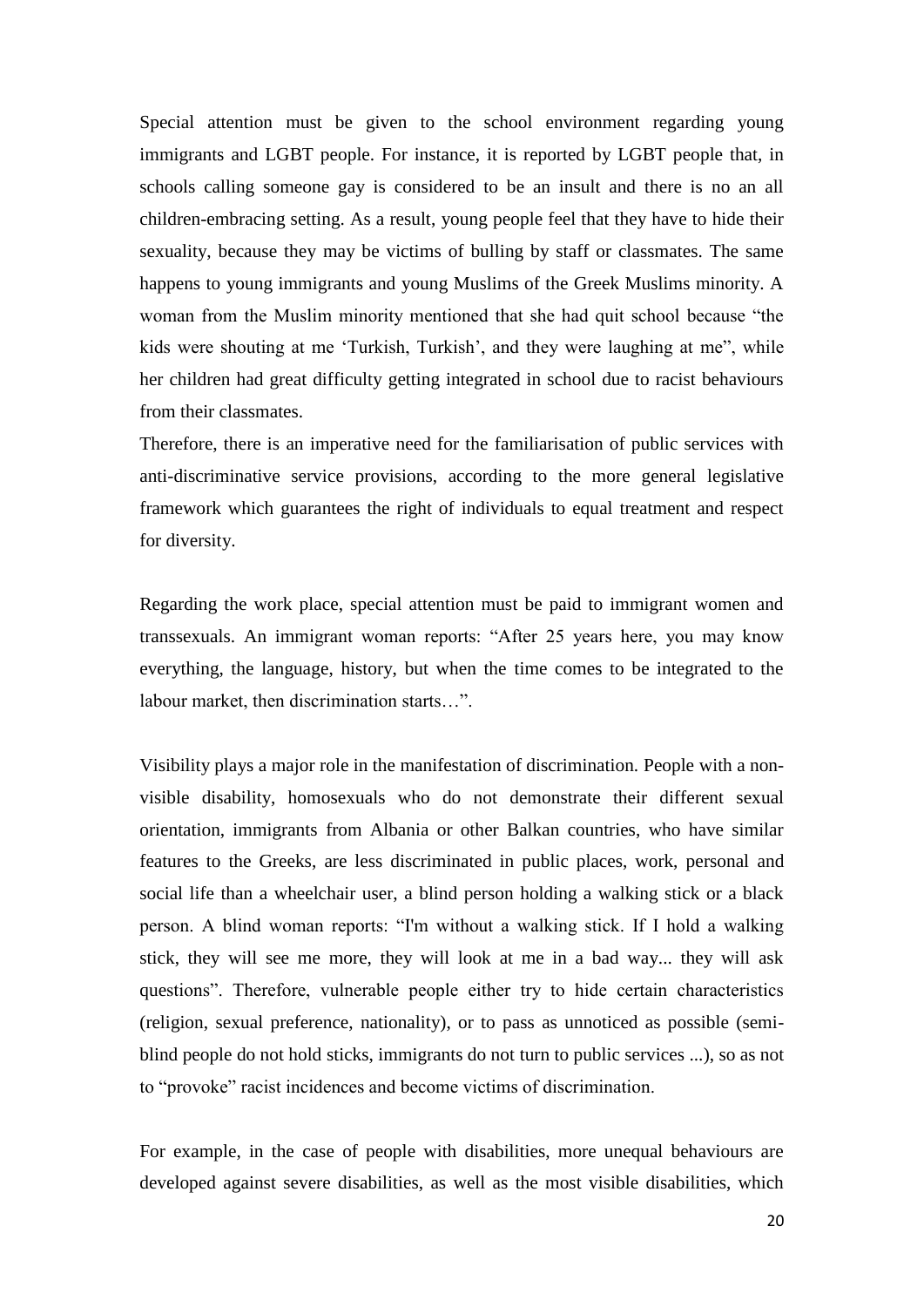can challenge to a great extent the dominant aesthetics of society. The same applies to the good use of the Greek language. An immigrant woman mentioned: "When you were in the house, you felt some joy…, but when you shut the door and you went out, there was an invisible wall that warned you "mind how you talk" for people not to understand that you are from Albania, and from then on, all day long I was in distress".

In the recent times of financial crisis, discrimination has increased more, especially in the workplace and in the public sector. People seem to no longer be able to manage diversity because of the psychological exhaustion caused by the crisis. Especially in the workplace, the wider society feels competitive against the six groups under study, considers them to be inferior and, therefore, less worthy of having a job in a society with high unemployment rates, where the majority of the general population cannot find a job. There is also criticism from the general population regarding benefit policies for these groups, which raises even more discrimination and racist attitudes.

#### <span id="page-20-0"></span>C.4 Causes and effects of multiple discrimination

The identification of the causes of multiple discrimination takes place primarily and mainly through the general causes of discrimination. All the interviewees point out that there are prejudices and stereotypes regarding the six grounds from the general population. The more an individual differs from the perceived "norm", the more vulnerable the individual could be to multiple discrimination. As a gay man mentions "There is prejudice in the Greek society for anything different; nation, religion and family are the triptych of conservatism that prevails in society".

Discrimination and its impact are evident in all target groups, but result from different attitudes and prejudices. For people with disabilities, discrimination mainly stems from a sense of pity and superiority towards them, while for LGBT people, as well as for immigrants, there is hatred and aggression. The stereotypes and prejudices of society towards the six target-groups do not allow and often prohibit these individuals from maintaining their place in collective life, which results in psychological consequences, such as anxiety and anger, frustration of isolation and alienation. An immigrant with disability reports that: "The first time you come out, you are treated with racism, then you try a second time, the same, and the third time is even worse...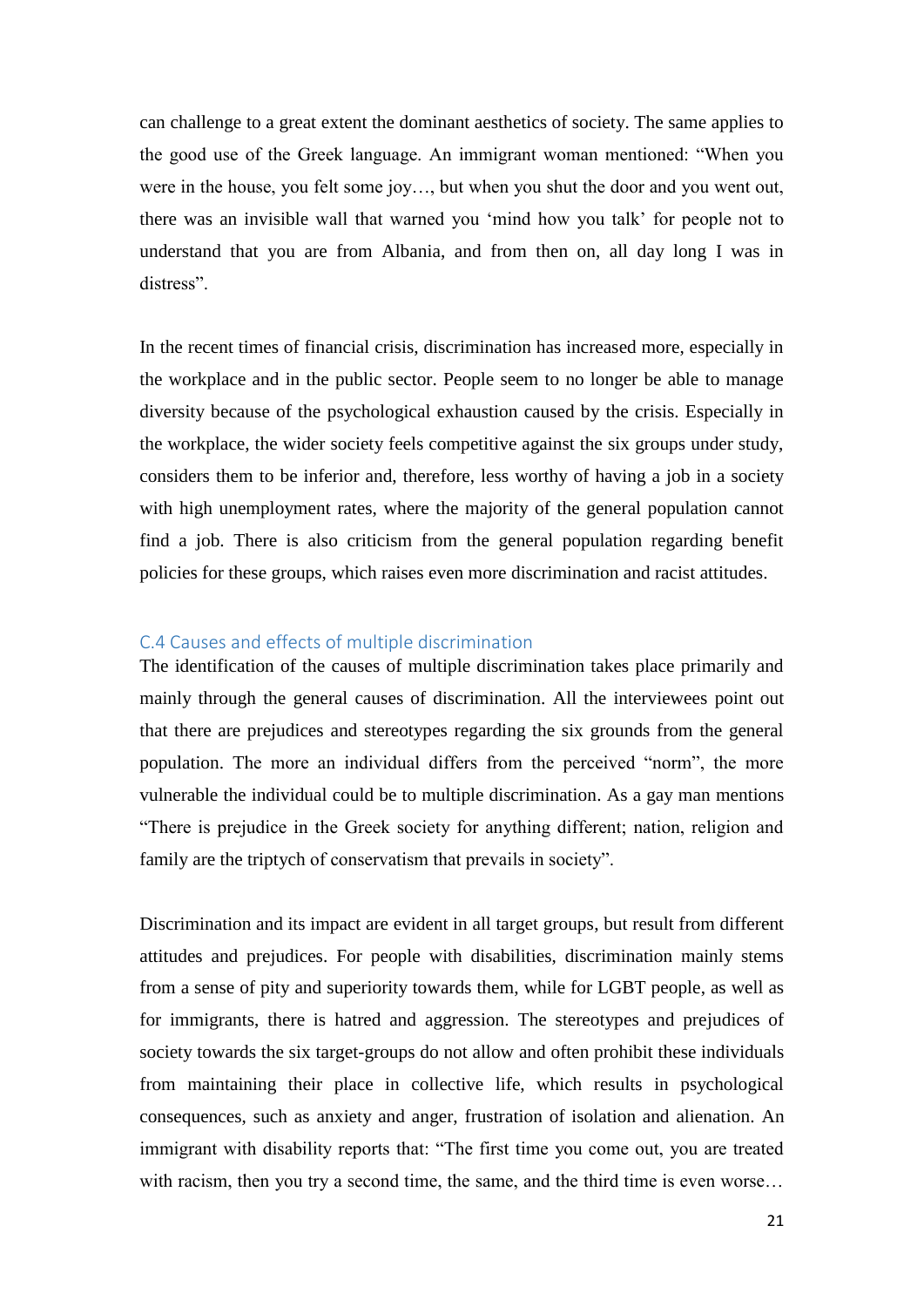Finally, you decide to get isolated… to stay at home". Moreover, exclusion from work can lead to poverty, since vulnerable groups remain unemployed in the long run, while at the same time they need additional health and social services. Their gradual dependence on social welfare services, as well as on their families and friends, is slowly leading to exclusion from collective social life and marginalization.

#### <span id="page-21-0"></span>C.5 Addressing and tackling multiple discrimination

Finally, target groups do not know their rights enough or nearly enough. For this reason, in some interviews, the interviewee was unaware that what he/she described was discrimination, much more when it comes to multiple discrimination. In the cases of being aware of unequal treatment, target groups do not report the incidents of discrimination, either because they believe they will not find justice, for example with the competent authorities (Courts), or because they are afraid that they will "get more involved", for example, with the Police, spending at the same time money they do not have. Some of them believe that reporting the incidence will not relieve the psychological pressure they have faced as victims of discrimination. The statement "I will not find justice", demonstrating the lack of a rule of law that protects the rights of vulnerable groups, is very often mentioned during the interviews.

In the LGBT community, non-reporting of discrimination incidents or even racist crimes is a common phenomenon. In many cases the victims are afraid to reveal their sexual orientation. In the cases of immigrants, they are afraid that the accusation may turn against them in the end, and that they may lose their jobs or even their shelter. Finally, many immigrants have faced severe discrimination which in some cases had led to violence and have not reacted. A black woman points out: "If they offend me verbally, I do not mind; only if they attack me physically, I will take action". More generally, there is a high level of tolerance and limited resistance to discrimination. This situation gets worse due to the organisation and operation of NGOs. While there is a plurality of advocacy organizations and relative supporting NGOs, competition between them and scattered resources prevent them from substantially supporting the victims of discrimination.

Regarding the victims of discrimination, a gay man mentions that they deny reporting incidents of discrimination: "Most of them are keeping the problem to themselves,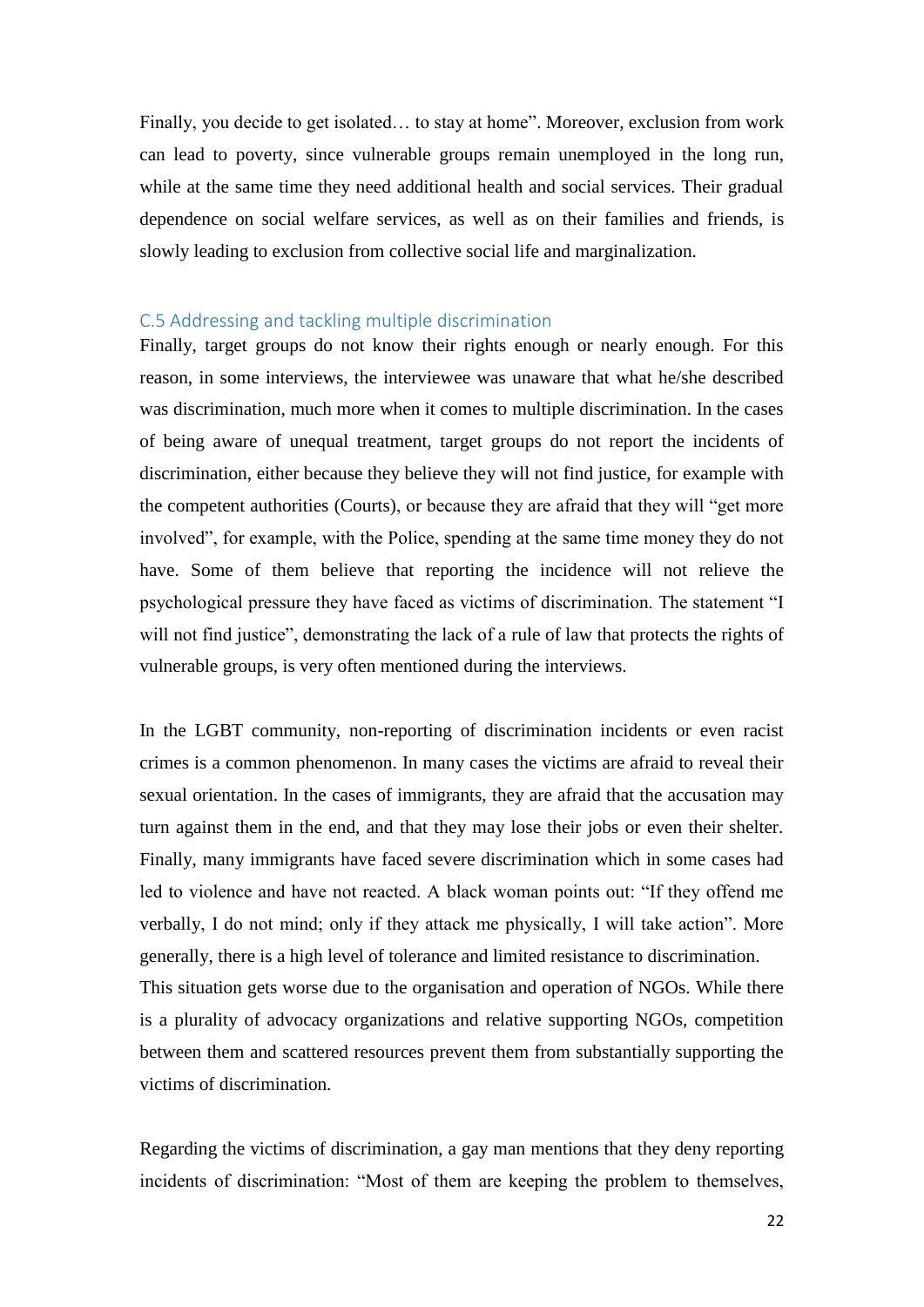and in the end this leads them to extreme situations ... suicides ... alienation. Anyone who gets hurt and knows he cannot find justice or thinks that he cannot be accepted, can very easily be led to loneliness and exclusion".

#### <span id="page-22-0"></span>D. Policy Recommendation and Suggestions

Based on the above findings of the field research, the following policy proposals for tackling multiple discrimination have been identified. Some of them concern discrimination on a single ground and some on multiple grounds.

#### **Policies and mechanisms**

- Creation of a guide for the public sector with services' rules for target groups vulnerable to discrimination, in order to limit the uncontrolled individual behaviour of civil servants.

- Establishment of a support mechanism to facilitate victims' access to justice and reporting cases of (multiple) discrimination.

- Implementation of a "two-way" strategy in public policies, i.e. horizontal integration of a distinction between all policies and practices and the development of targeted initiatives addressing the most vulnerable groups that face multiple discrimination. In the latter, it must be prioritizing the ground of poverty in the general context of anti-discrimination policies.

- Support to non-governmental organizations dealing exclusively with the most vulnerable multi- discriminated groups. Supporting the development of networks and cooperation between different NGOs, representing a single ground for better understanding and protection of the victims of multiple discrimination.

#### **Changing attitudes and fighting stereotypes**

- Education and training of civil servants throughout the hierarchy in order to familiarize themselves with "heterogeneity" and the needs of vulnerable groups, to understand the phenomenon of discrimination and, in particular, of multiple discrimination. Special training should be focused on the civil servants who come into daily contact with these target groups, so as to recognize what multiple discrimination is and how it is handled.

- Giving emphasis to the important role of school in shaping perceptions of identity and how we see others and ourselves. In this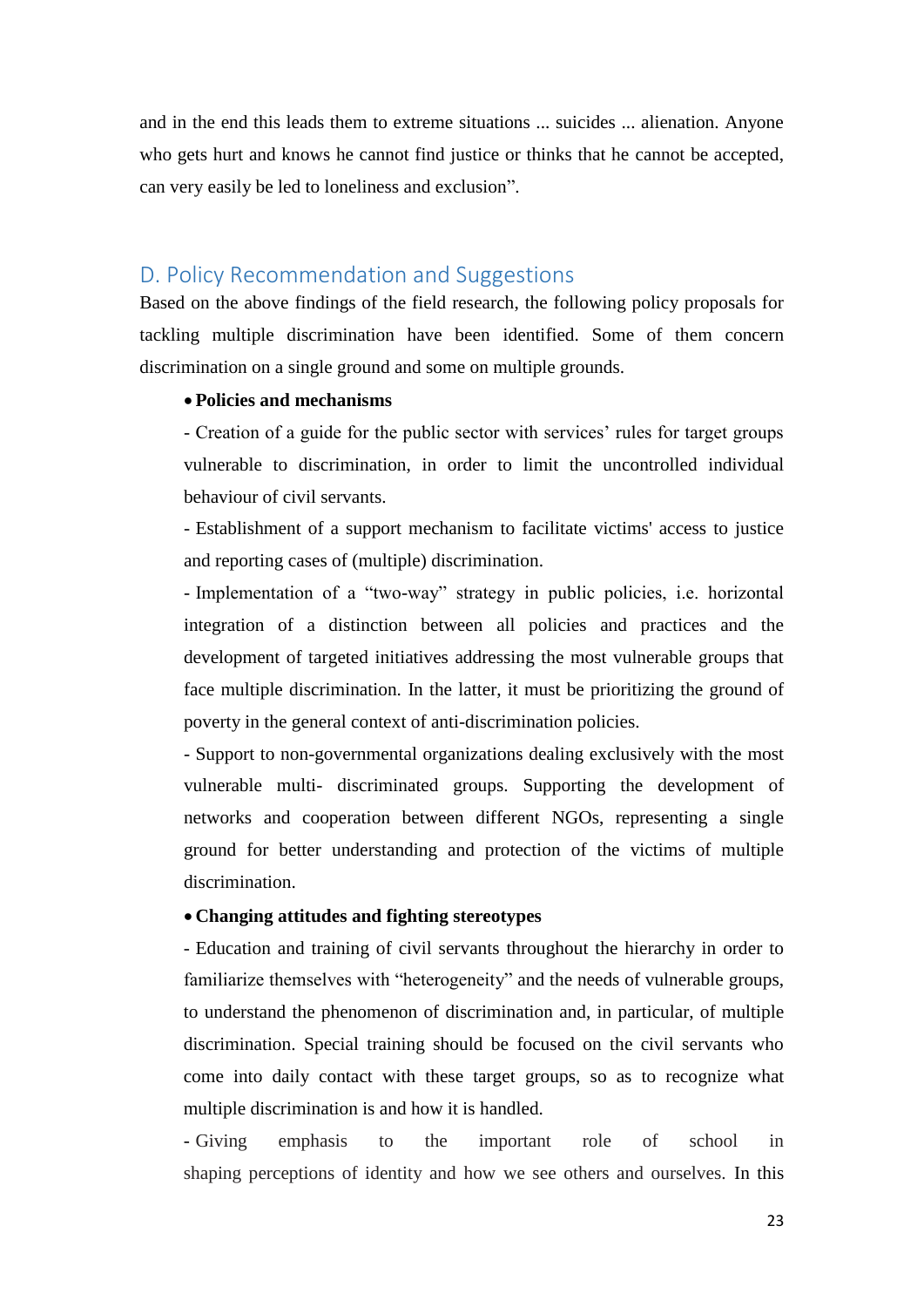context, educational programmes could be developed, which will familiarize pre-school and school age students with diversity. As it was mentioned by a woman with a disability: "Education is not a pill you take or a book that you read; education is something that you experience in your everyday life. If you do not have collegial feelings towards your classmate who is black, gay, lesbian, trans, if you do not emotionally support him/her and make him/her member of a team during the school break, no matter what he/she learns from the books, discrimination will exist".

- Campaigns to inform and raise awareness for the victims of multiple discrimination and for the vulnerable groups about their rights and the relevant legislation of their protection.

#### **Research and data collection**

- Creation of a database for rights' awareness and reporting incidents of discrimination, as well as for regular data collection by bottom-up mechanisms that will allow detection and recording of (multiple) discrimination.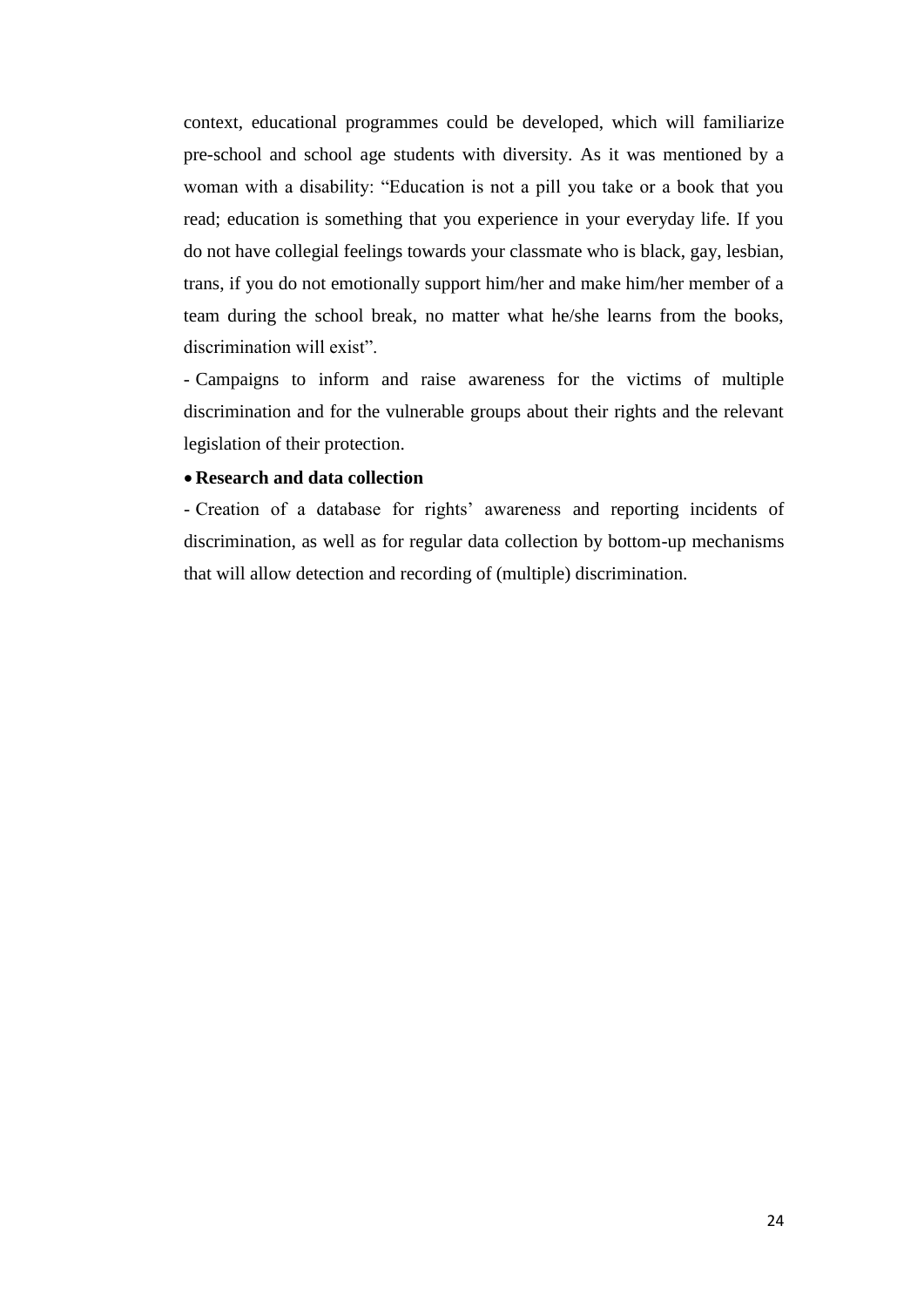### <span id="page-24-0"></span>Bibliography

Bryman, Alan(2008): *Social Research methods*. Oxford: Oxford University Press.

Denscombe, Martin (2006): *The Good research guide. For small-scale social research projects*. Berkshire: Open University Press.

Chopin, Isabelle, Farkas, Lilla, Germaine Catharina, (2014):*Ethnic Origin and Disability Data Collection in Europe: Measuring Inequality—Combating Discrimination*.Open Society Foundations.

ECRI (European Commission against Racism and Intolerance) (2015), Report for Greece. Council of Europe.

European Commission (2007*), Tackling Multiple Discrimination Practices, policies and laws*.

European network of legal experts in gender equality and non-discrimination ( 2016), *Intersectional discrimination in EU gender equality and non-discrimination law,* Directorate-General for Justice and Consumers

Eurobarometer 86, November 2016. Public Opinion in the European Union. Brussels: European Commission.

ELIAMEP (Hellenic Foundation for European and Foreigner policy) (2012), *Migration in Greece: Recent Developments*. Report prepared for the OECD Network of International Migration Experts (Ed). European University Institute.

Expert group on gender equality, social inclusion, health and long-term care (EGGSI)) (2008), *Ethnic minority and Roma women in Europe: A case for gender equality.*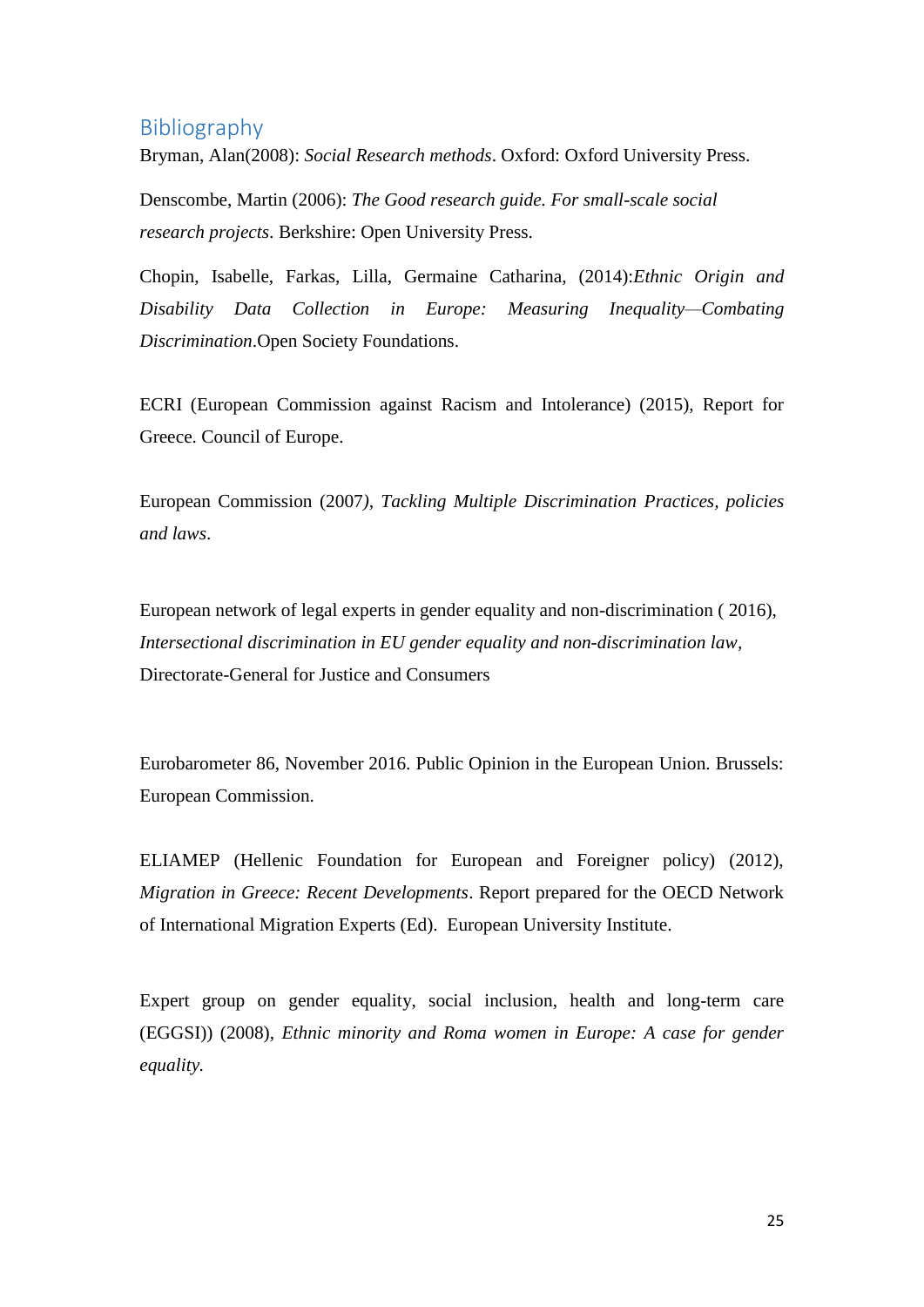Convention on the Rights of Persons with Disabilities (2008), UN

Convention of the elimination of all forms of discrimination against women, (1979), UN

FRA EU-MIDIS Data in Focus Report (2010), Multiple Discrimination

*Global Attitudes Survey* (2016). Pew Research Centre- Global Attitudes and Trends (Ed). USA.

Gazakis, Antonis, Sirri, Despoina, Takis, Antreas (2014) : *Racism and discrimination in Greece today.* Thessaloniki: Heinrich-Böll-Stiftung.

Magoulios, George, Trichopoulou Anna (2012): «Employment status for people with disabilities in Greece. In*South-Eastern Europe Journal of Economics* 1, p. 25-40.

Kofinis,Stergios (2011) : «The Status of Muslim Minority Women in Greece: Second Class European Citizens?». In: Schiek Dagmar and Lawson Anna (Ed ): *European Union Non-Discrimination Law and Intersectionality: Investigating the triangle of racial, gender and disability discrimination*.Burlington: Ashgate.

Pavlou, Miltos(2009):*Homophobia in Greece, Love for equality*,*Country report-Greece.* Athens: Institute of Rights Equality and Diversity ( I-RED).

Sheppard, Colleen (2011): *Multiple Discrimination in the World of Work*. International Labour Organization, Global Report on Equality at Work.

Tsiganou, Joanna, Balourdos, Dionyssis (Ed) (2015) : *Combating Discrimination in the Field of Entrepreneurship: Women and Young Roma and Muslim, Immigrants*.Athens:Papazisis.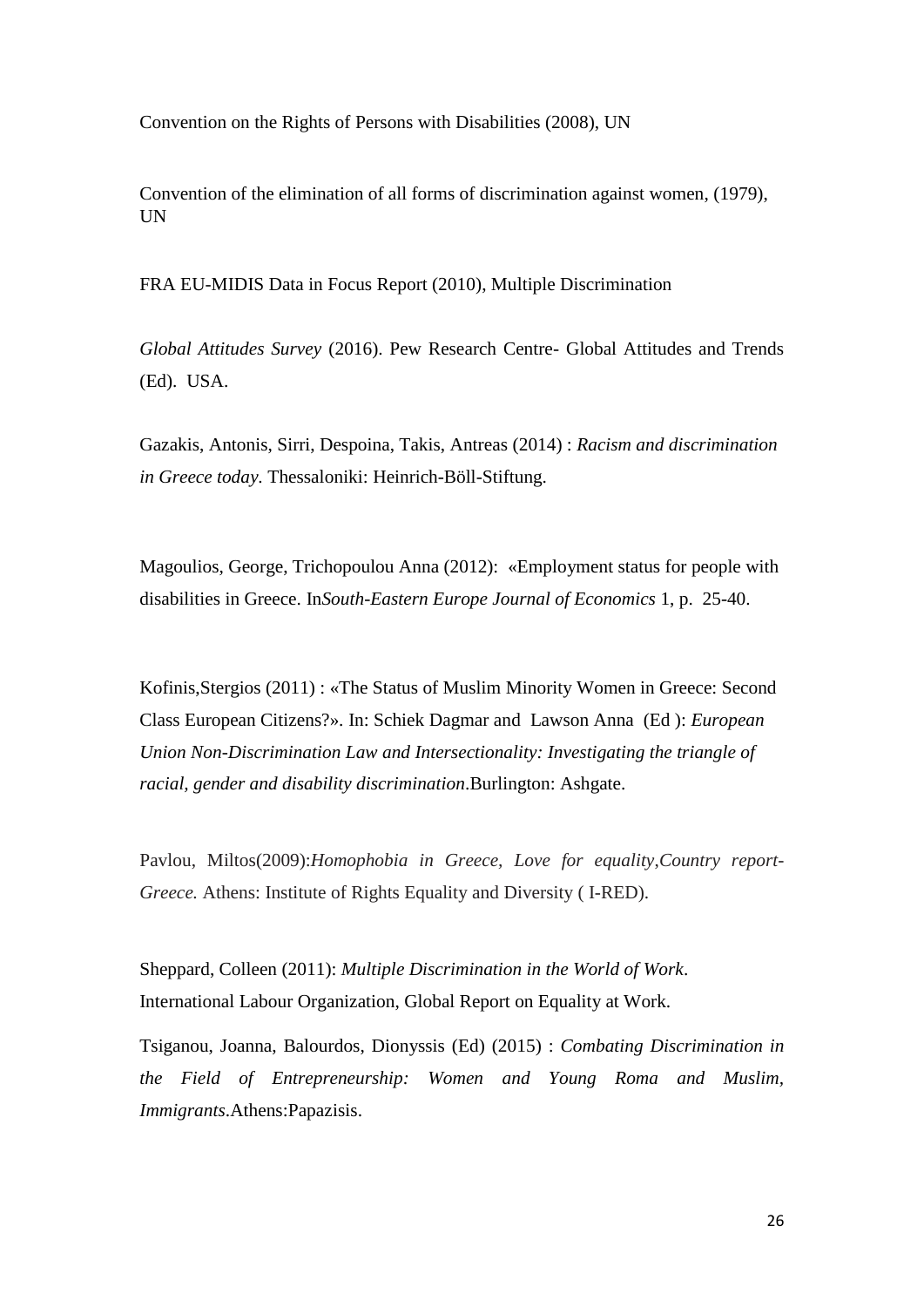### <span id="page-26-0"></span>Appendix

### **Interview structure**

1. With which identities/roles do you identify yourself?

**Prompt:**Gender, sexual orientation, ethnicity / race, age, religion, social class (poverty).

2. Have you ever been discriminated against?

**Prompt:** multiple discrimination, description of the two most important cases (when, who, by whom, in what fields - health, justice, education ... - based on which identities?)

3. What types of multiple discrimination have you faced? **Prompt**: direct / indirect - addictive / cumulative - harassment

4. For which reason do you think that you have been multiple discriminated?

**Prompt**:prejudices-stereotypes-existing rules.

5. How did you face multiple discrimination?

**Prompt**: address / not address (knowledge / non-knowledge of support organizations / legislation), informal / formal (supportive organizations / courts / complaints).

6. What role did your financial situation and your social position play in manifestation and in addressing multiple discrimination?

**Prompt**: income - social networks - position status - occupation in relation to the field of multiple discrimination

7. Have multiple discrimination affected your life to date?

**Prompt:** Impact: how and where (work, public relations, social life, personal life, exclusion)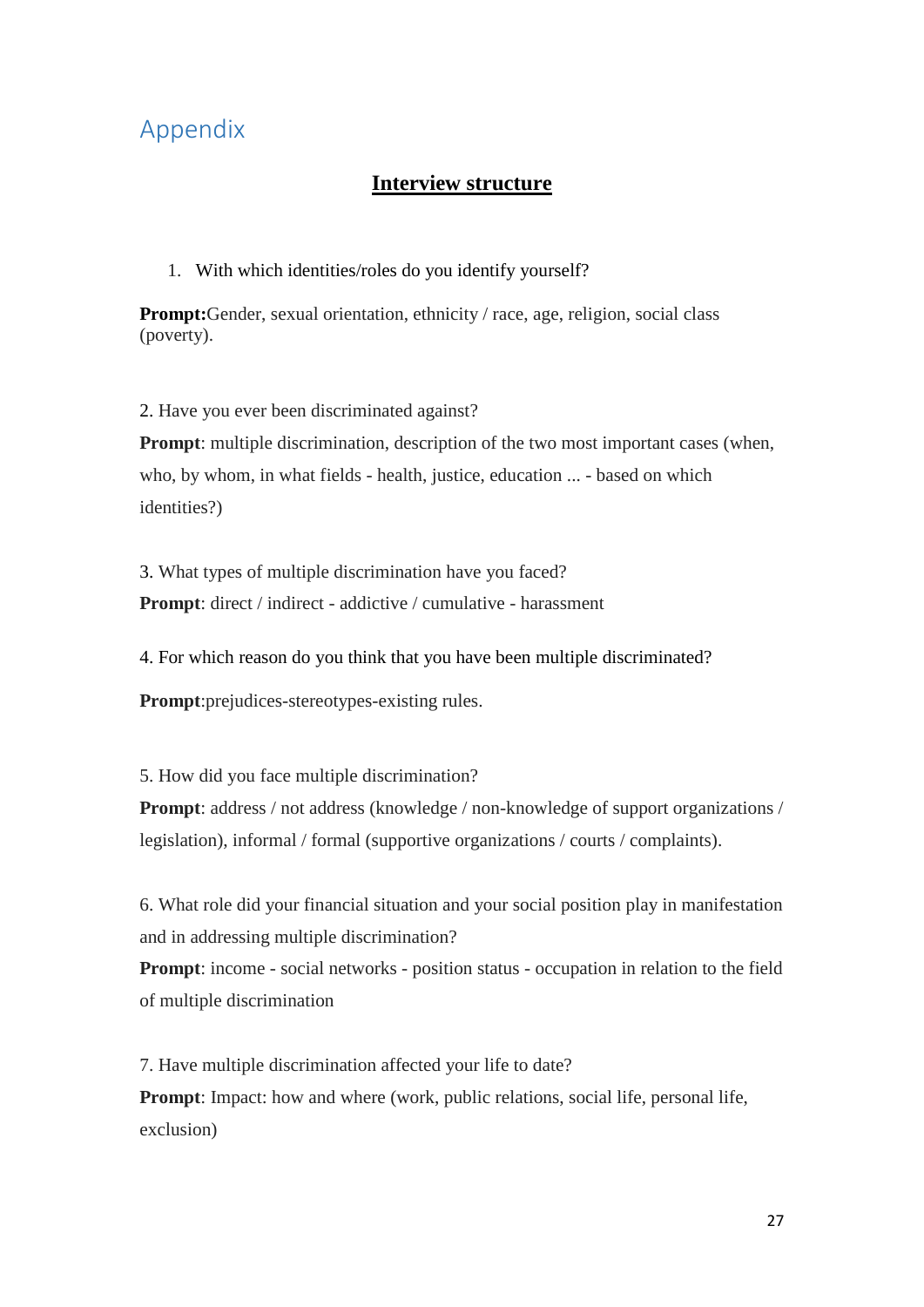8. What solutions do you propose for tackling multiple discrimination? **Prompt**: institutional changes (public sector: charter of rights, change of attitudes and mentality of civil servants ...) mobilization and organization of victims, activation of citizens, legislation empowerment.

9. Do you know others who have faced multiple discrimination? **Prompt**: Brief description of the case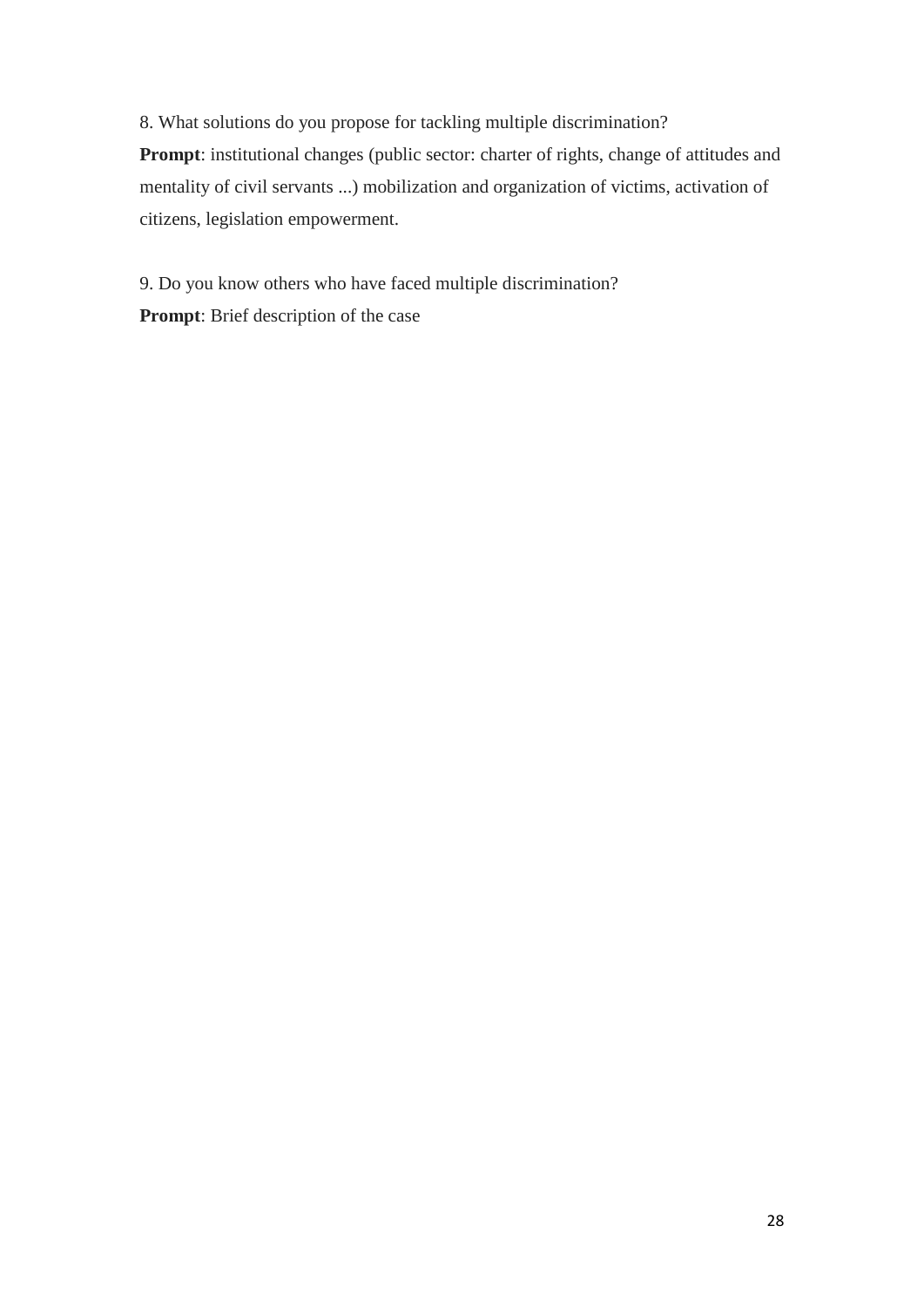# **Interview list**

| a/a         | Description                                      | Date                 | Mean         | Recording      |
|-------------|--------------------------------------------------|----------------------|--------------|----------------|
| 1.          | Male with disability over 45                     | 10/02/2017           | Meeting      | Y              |
|             | years, mobility problems -                       |                      |              |                |
|             | University studies                               |                      |              |                |
| 2.          | Homosexual under 35 years                        | 14/02/2017           | <b>Skype</b> | Y              |
|             | old-Layer                                        |                      |              |                |
| 3.          | Homosexual over 50 years old-                    | 21/02/2017           | <b>Skype</b> | Y              |
|             | doctor                                           |                      |              |                |
| 4.          | Female immigrant from                            | 17/02/2017           | Meeting      | Y              |
|             | Bulgaria aged over 50 years                      |                      |              |                |
|             | old, secondary education                         |                      |              |                |
| 5.          | Female (Egypt) with Greek                        | 17/02/2017           | <b>Skype</b> | Y              |
|             | nationality under 35 years of                    |                      |              |                |
|             | age, technological education                     |                      |              |                |
| 6.          | Female Albanian expatriate                       | 4/3/2017             | Meeting      | Y              |
|             | over 50 years old with                           |                      |              |                |
| 7.          | university studies<br><b>Female Greek Muslim</b> | 10/03/2017           |              | Y with notes - |
|             | (Muslim minority of Thrace)                      |                      | Meeting      | poor voice     |
|             | over 50 years old, graduate of                   |                      |              | recording      |
|             | primary school                                   |                      |              |                |
| 8.          | Female black with Greek                          | 5/3/2017             | Meeting      | N              |
|             | nationality over 50 years old,                   |                      |              |                |
|             | graduate of primary school                       |                      |              |                |
| 9.          | Female black with Greek                          | 5/3/2017             | Meeting      | $\mathbf N$    |
|             | nationality under 35, secondary                  |                      |              |                |
|             | education                                        |                      |              |                |
| 10.         | Female transsexual with                          | 22/03/2017           | <b>Skype</b> | Y              |
|             | university studies, young                        |                      |              |                |
| 11.         | Female transsexual with                          | 25/03/2017           | Meeting      | Y              |
|             | university studies, young                        |                      |              |                |
| 12.(double) | 2 male homosexuals (one                          | 25/03/2017   Meeting |              | $\mathbf Y$    |
|             | black - one white with mental                    |                      |              |                |
|             | illness $-$ both younger than 30                 |                      |              |                |
|             | years old, university studies                    |                      |              |                |
| 13.         | Op. Cit.                                         |                      |              | Y              |
| 14.         | Man with disability over 50                      | 21/04/2017           | Meeting      | Y              |
|             | years old, mobility problems,                    |                      |              |                |
|             | university studies                               |                      |              |                |
| 15.         | Female blind Albanian,                           | 3/05/2017            | Meeting      | Y              |
|             | graduate of primary school,                      |                      |              |                |
|             | under 35 years old                               |                      |              |                |
| 16.         | Female Greek woman blind                         | 3/05/2017            | Meeting      | Y              |
|             | over 50 years old, graduate of                   |                      |              |                |
|             | primary school                                   |                      |              |                |
| 17.         | Female Greek blind and deaf,                     | 3/05/2017            | Meeting      | Y              |
|             | over 45 years old, graduate of                   |                      |              |                |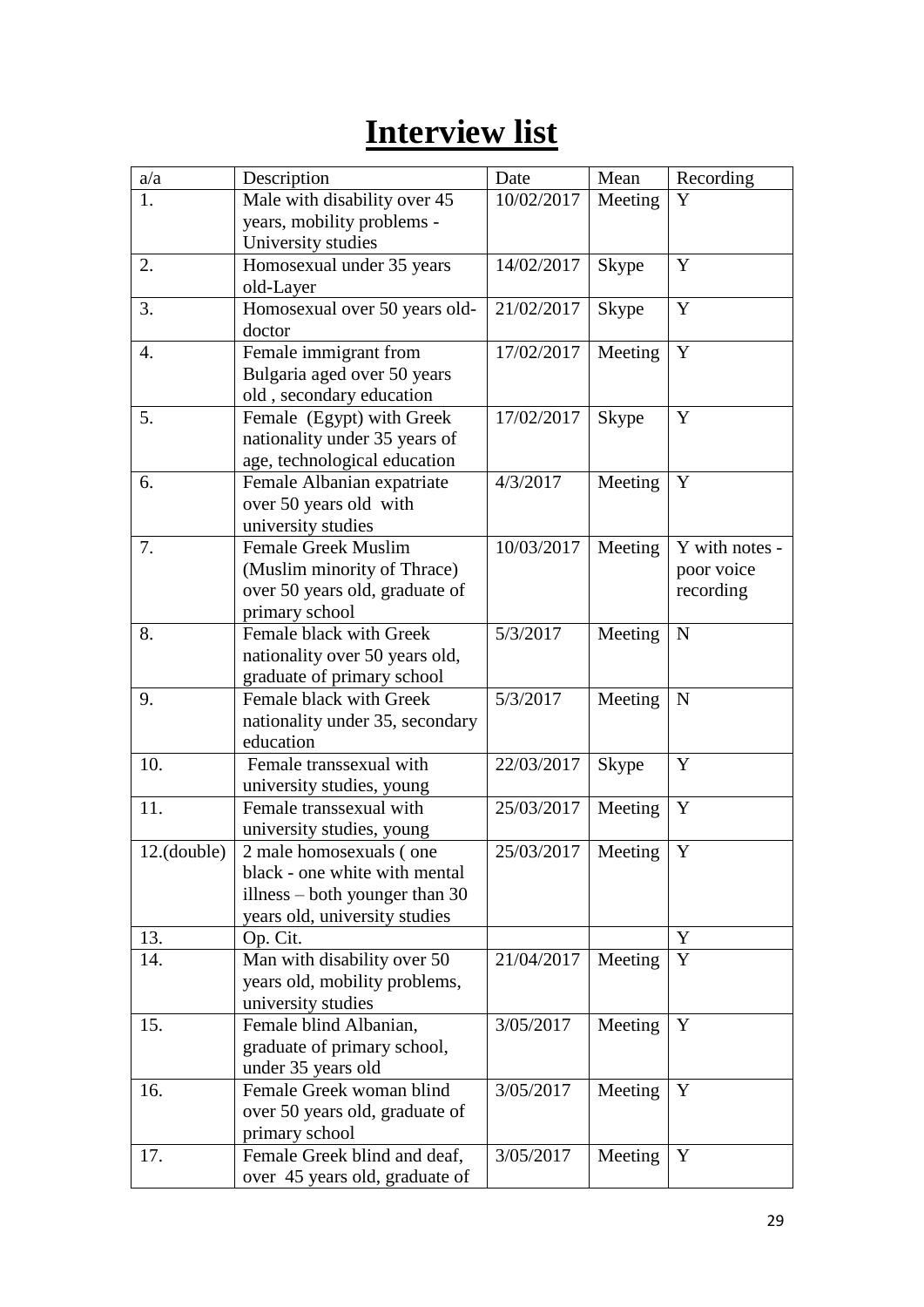|                | primary school                   |            |              |                |
|----------------|----------------------------------|------------|--------------|----------------|
| 18.            | Female Greek woman with          | 4/05/2017  | <b>Skype</b> | Y              |
|                | disability, under 40 years old,  |            |              |                |
|                | mobility problems - university   |            |              |                |
|                | studies                          |            |              |                |
| $19.$ (double) | Russian women, one under the     | 10/05/2017 | Meeting      | Y              |
|                | age of 35 and one over 55        |            |              |                |
|                | years old, graduates of primary  |            |              |                |
|                | school                           |            |              |                |
| 20.            | Op.Cit                           |            |              | Y              |
| 21.            | Immigrant from Afghanistan,      | 10/05/2017 | Meeting      | Y              |
|                | over 50 years old, without       |            |              |                |
|                | education                        |            |              |                |
| 22.            | Egyptian woman with health       | 10/05/2017 | Meeting      | Y              |
|                | problems over 50 years old       |            |              |                |
|                | with university studies          |            |              |                |
| 23.            | Pakistani over 50 years old,     |            | Meeting      | Y              |
|                | Muslim, with university          | 01/06/2017 |              |                |
|                | studies                          |            |              |                |
| 24.            | Moldovan with disability, less   | 8/6/2017   | <b>Skype</b> | $\mathbf Y$    |
|                | than 40 years old with           |            |              |                |
|                | university studies               |            |              |                |
| 25.            | ROMA Albanian, less than 30      | 16/06/2017 | Meeting      | Y              |
|                | years old, literate              |            |              |                |
| 26.            | ROMA woman under 35 years        | 27/06/2017 | Meeting      | Y              |
|                | old with university education    |            |              |                |
| 27.            | Black woman under 35 years       | 10/07/2019 | Meeting      | Y with notes - |
|                | old without education            |            |              | poor voice     |
|                |                                  |            |              | recording      |
| 28.            | Greek woman older than 50        | 12/07/2017 | Meeting      | Y              |
|                | years old without education      |            |              |                |
| 29.            | Greek woman under 35 years       | 27/07/2017 | <b>Skype</b> | Y              |
|                | old with chronic disease         |            |              |                |
| 30.            | ROMA from Romania under          | 27/07/2017 | Meeting      | Y              |
|                | 35 years old with university     |            |              |                |
|                | studies                          |            |              |                |
| 31.            | Expatriated Albanian woman       | 28/07/2017 | Meeting      | Y              |
|                | with university studies          |            |              |                |
| $32.$ (double) | Pakistani youth without          | 03/08/2017 | Meeting      | Y              |
|                | education (illegal immigrants)   |            |              |                |
| 33             | Op. Cit                          |            | Meeting      | Y              |
| 34             | Ukrainian young immigrant        | 03/08/2017 | Meeting      | Y              |
|                | woman, secondary education       |            |              |                |
| 35 (double)    | Greek women aged over 45         | 4/08/2017  | Meeting      | $\mathbf N$    |
|                | years old, one woman with        |            |              |                |
|                | university studies and the other |            |              |                |
|                | woman graduated of               |            |              |                |
|                | secondary school                 |            |              |                |
| 36             | Op. Cit                          |            |              |                |